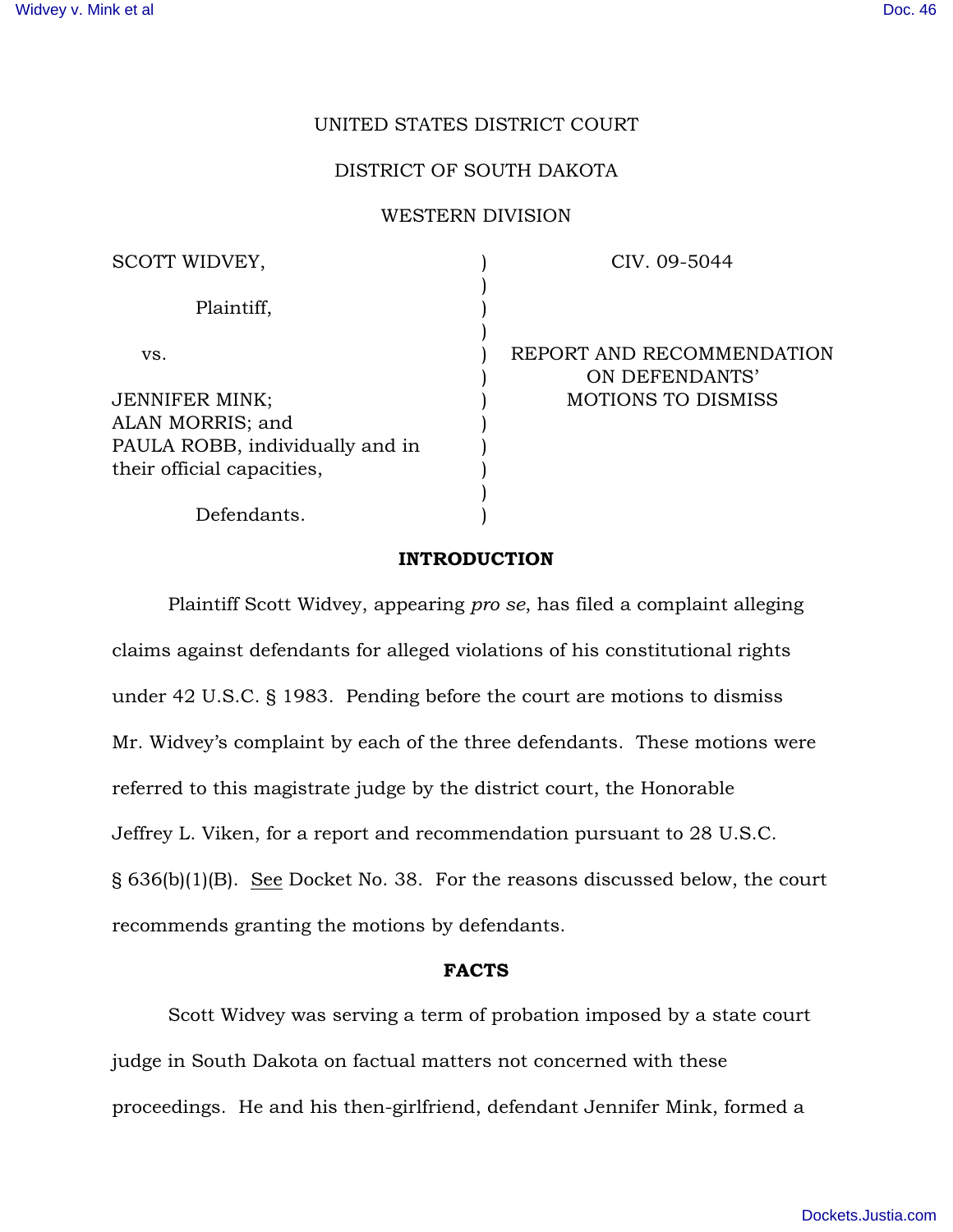business together called JENCO. Mr. Widvey alleges that, after he broke up with Ms. Mink, she contacted defendant Paula Robb, Mr. Widvey's state probation officer, and told Ms. Robb that Mr. Widvey had violated the terms of his probation by embezzling from JENCO. Mr. Widvey alleges that Ms. Robb and state revenue agent defendant Alan Morris failed to investigate Ms. Mink's allegation and pursued a revocation of probation action against him. Mr. Widvey asserts that the defendants gave false testimony at his probation revocation hearing. That action resulted in Mr. Widvey's probation being revoked. He was sentenced to a term of four years incarceration as a result.

Mr. Widvey appealed the state court's judgment revoking his probation to the South Dakota Supreme Court. His appellate brief is available via the internet and that document shows that Mr. Widvey raised the following arguments on appeal, among others. See 2008 WL 5041381. Mr. Widvey alleged that the state court erred in finding that he violated the terms of his probation by embezzling from JENCO. See id. at pages 8-9. He alleged that Ms. Robb testified at the probation revocation hearing (hereinafter "hearing"), that she did nothing to corroborate Ms. Mink's allegations as to Mr. Widvey. Id. Further, Mr. Widvey alleged on appeal that Ms. Robb testified at the hearing that Ms. Mink's allegations against Mr. Widvey did not arise until after their romantic relationship had dissolved and Ms. Mink learned that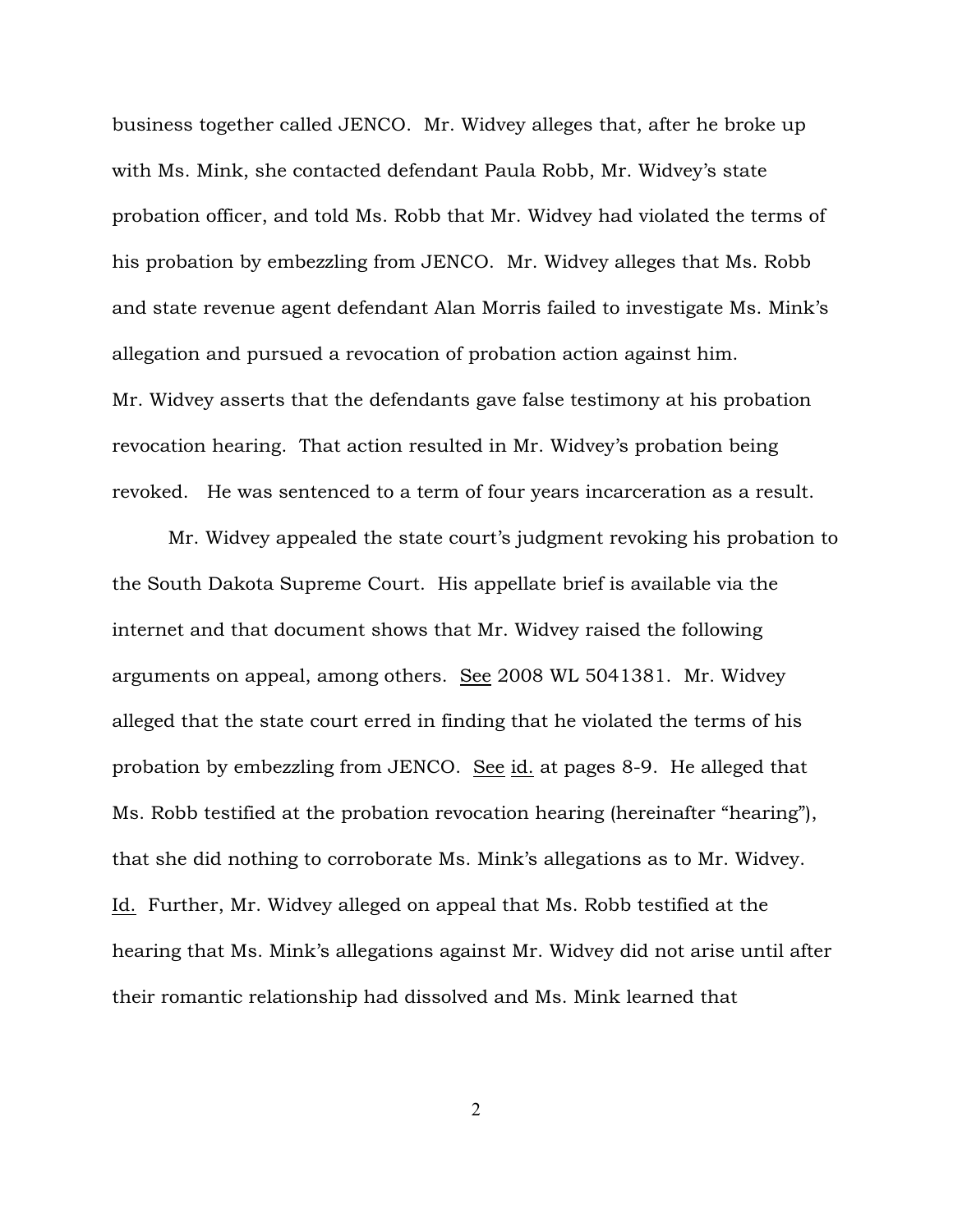Mr. Widvey was romantically involved with another woman. Id. Mr. Widvey further alleged that Ms. Mink's demeanor was angry and vindictive. Id.

On appeal, Mr. Widvey asked the South Dakota Supreme Court to overturn the state court's judgment revoking his probation and sentencing him to a term of incarceration. Id. Mr. Widvey argued that the lower state court had erred in crediting Ms. Mink's testimony, which he characterized as "highly questionable" given the timing of her report of violations to Ms. Robb and the anger Ms. Mink displayed. Id.

In an unreported table decision, the South Dakota Supreme Court affirmed the lower state court's judgment on September 2, 2008. See State v. Widvey, 757 N.W. 2d 328 (S.D. 2008) (Table). A copy of that decision, attached to Ms. Mink's answer in this case, indicates that the court disposed of the matter solely on the briefs and that, as to the factual allegations, there was clearly sufficient evidence to support the lower court's findings of fact. See Docket 14-2.

Independent criminal charges based on Ms. Mink's allegations concerning JENCO were also filed against Mr. Widvey. He availed himself of his right to a jury trial on those charges and, in December, 2008, was acquitted. See Docket 18-1 through 18-8.

It is on the basis of these actions in state court that Mr. Widvey asserts his current § 1983 complaint, alleging that Ms. Mink, Ms. Robb, and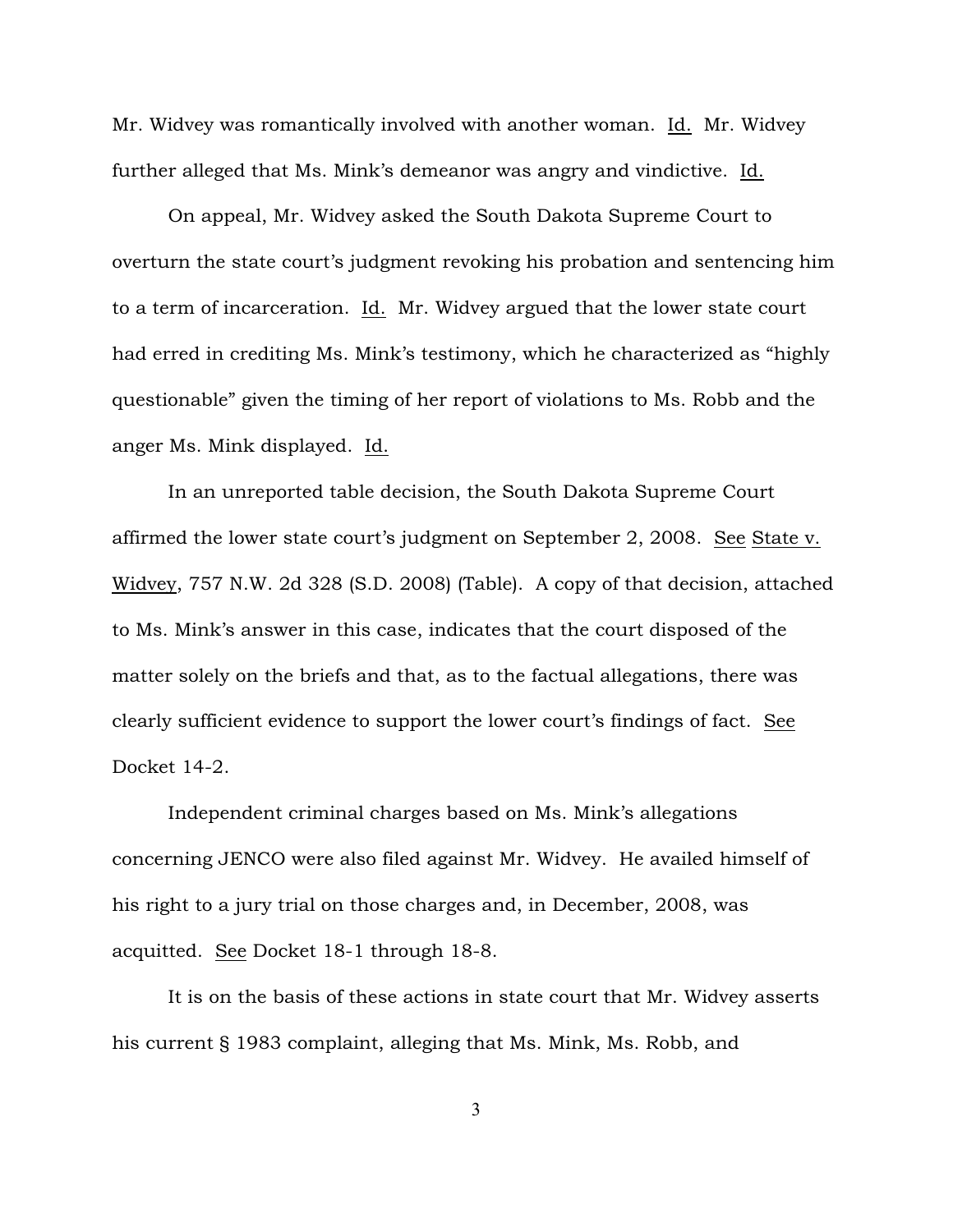Mr. Morris violated his constitutional rights. He asserts that his rights under the Fourth, Fifth, Eighth, and Fourteenth Amendments were violated by the defendants. Mr. Widvey seeks compensatory and punitive damages as well as costs and attorney's fees.

#### **DISCUSSION**

#### A. Standard for Ruling on Motions Pursuant to Fed. R. Civ. P. 12(b)(6)

All of the defendants' motions are based on Fed. R. Civ. P. 12(b)(6), which provides for dismissal if the plaintiff has failed to state a claim upon which relief can be granted. The United States Supreme Court has recently addressed the standard that district courts are to apply to motions to dismiss under Rule 12(b)(6). That standard is described in Bell Atlantic Corp. v. Twombly, 550 U.S. 544 (2007), and Ashcroft v. Iqbal, \_\_\_ U.S. \_\_\_, 129 S. Ct. 1937 (2009).

Twombly involved a class action lawsuit brought by a putative class of subscribers of local telephone and/or high speed internet services against various Incumbent Local Exchange Carriers (hereinafter "ILECS"). Twombly, 550 U.S. at 548. ILECS are regional service monopolies formed after the 1984 divestiture of AT &T's local telephone business. Id. The divestiture also formed an independent long-distance marker from which the ILECS were excluded. Id. In 1996, Congress passed the Telecommunications Act, 110 Stat. 56, and withdrew approval of the ILECs' monopolies. Id. After this point, the ILECS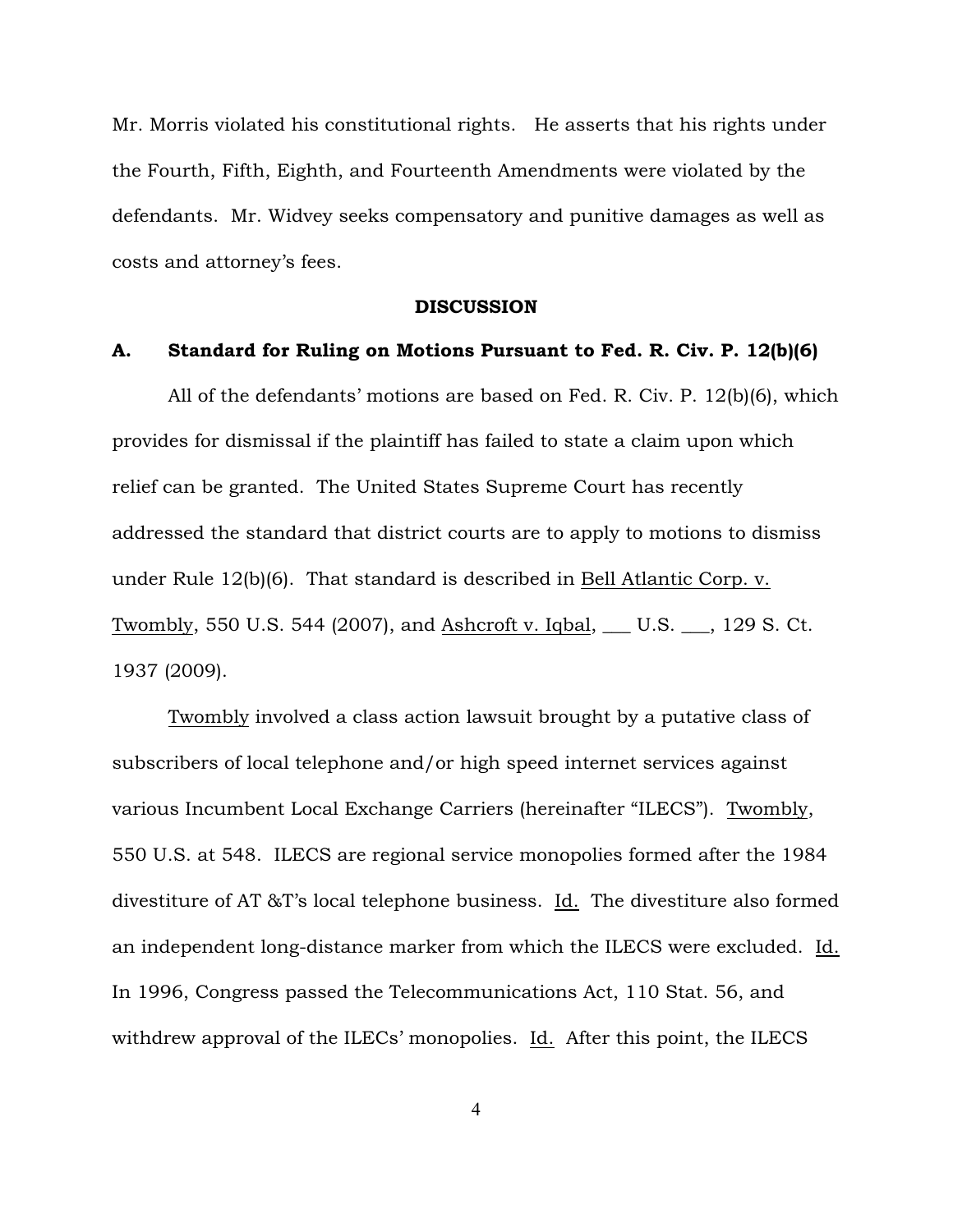were permitted to enter the public market for long-distance service, conditioned upon each ILEC's "obligation . . . to share its network with competitors," called "competitive local exchange carriers" (CLECs). Id. (quoting Verizon Communications Inc. v. Law Offices of Curtis v. Trinko, LLP, 540 U.S. 398, 402 (1999)).

The plaintiff class brought an antitrust suit under § 1 of the Sherman Act, which prohibits "[e]very contract, combination in the form of trust or otherwise, or conspiracy, in restraint of trade or commerce among the several States, or with foreign nations." 26 Stat. 209, as amended, 15 U.S.C. § 1 (2004). The plaintiffs claimed that the ILECs unlawfully conspired to restrain trade by inflating charges for telephone and Internet services in two ways. Twombly, 550 U.S. at 550. First, the plaintiffs alleged that the ILECs engaged in "'parallel conduct' in their respective service areas to inhibit the growth of upstart CLECs"; and second, that the ILECs agreed to "refrain from competing against one another," evidenced (according to the plaintiffs) by the ILECs' "common failure" to pursue attractive business opportunities in contiguous markets and by a statement by one ILEC's chief executive officer that competing in another ILEC's territory wasn't "right." Twombley, 550 U.S. at 550-51.

The complaint phrased its allegations in another way as well: "Plaintiffs allege upon information and belief that [the ILECs] have entered into a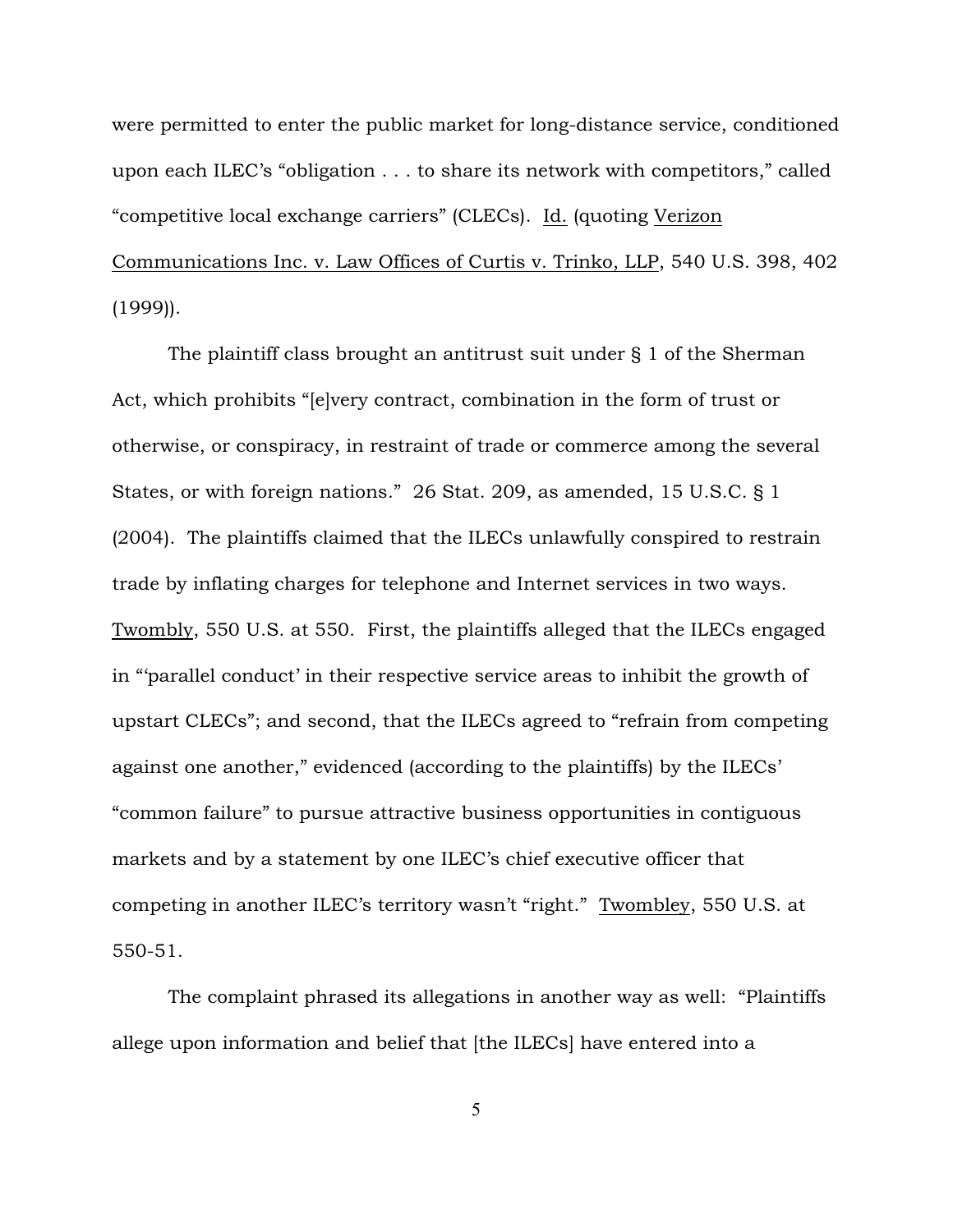contract, combination or conspiracy to prevent competitive entry in their respective . . . services markets and have agreed not to compete with one another and otherwise allocated customers and markets to one another." Id. (quoting Amended Complaint at ¶ 51, App. 27, Twombly v. Bell Atlantic Corp., 313 F.Supp.2d 174 (S.D.N.Y. 2003)(No. 02 Civ. 10220 (GEL)).

The United States District Court for the Southern District of New York dismissed the complaint, holding that allegations of parallel business conduct, standing alone, did not state a claim under § 1 of the Sherman Act. Twombly, 550 U.S. at 552. The district court held that the plaintiffs were required to allege additional facts tending to "exclude independent, self-interested business conduct as an explanation for the parallel conduct." Id. The court held that mere allegations of parallel business conduct, without more, were merely conclusory and did not suffice to state a claim under § 1 of the Sherman Act. Id.

The Court of Appeals for the Second Circuit reversed, holding that the district court applied the wrong standard in determining whether plaintiffs failed to state a claim under § 1 of the Sherman Act. Id. at 553 (quoting Twombly v. Bell, 425 F.3d 99, 114 (2d Cir. 2005). The Court of Appeals held that an antitrust claim based on parallel conduct did not require plaintiffs to plead "plus factors" in order to survive a Rule 12(b)(6) motion. Id. Although the Court of Appeals held that plaintiffs were required to plead facts that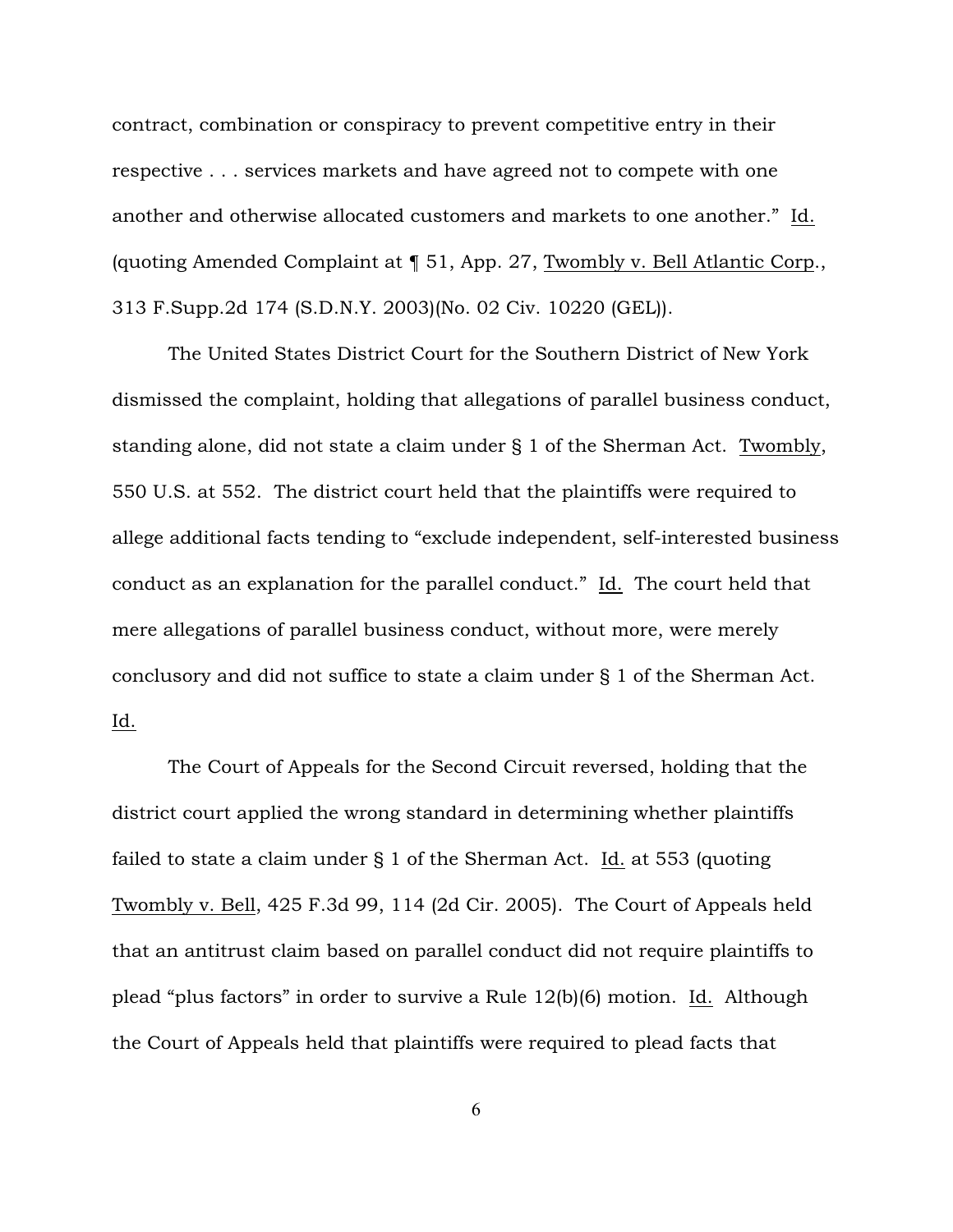include conspiracy or agreement "among the realm of 'plausible' possibilities in order to survive a motion to dismiss," it invoked Conley and said that to properly dismiss a claim under Rule 12(b)(6), the court "would have to conclude that there is *no set of facts* that would permit a plaintiff to demonstrate that the particular parallelism asserted was the product of collusion rather than coincidence." Twombly, 425 F.3d at 114 (emphasis added) (citing Conley v. Gibson, 355 U.S. 41, 45-46 (1957)). The court determined that the defendant ILECs failed to satisfy the "no set of facts" standard, and accordingly reversed the district court's ruling. Twombly, 550 U.S. at 553.

The Supreme Court granted certiorari and reversed, abrogating Conley's "no set of facts" language. Id. Instead, the Court adopted a standard by which plaintiffs must plead "only enough facts to state a claim to relief that is *plausible* on its face." Id. at 570 (emphasis added). The Court noted that the Sherman Act prohibits only those restraints of trade "effected by a contract, combination, or conspiracy" and stated that the relevant inquiry was thus whether the challenged conduct "stem[s] from independent decision or from an agreement, tacit or express." Id. at 554 (quoting Theatre Enterprises, Inc. v. Paramount Film Distributing Corp., 346 U.S. 537, 540 (1954)). The Court indicated that businesses in a concentrated market commonly engage in conscious parallel conduct due to "shared economic interests and their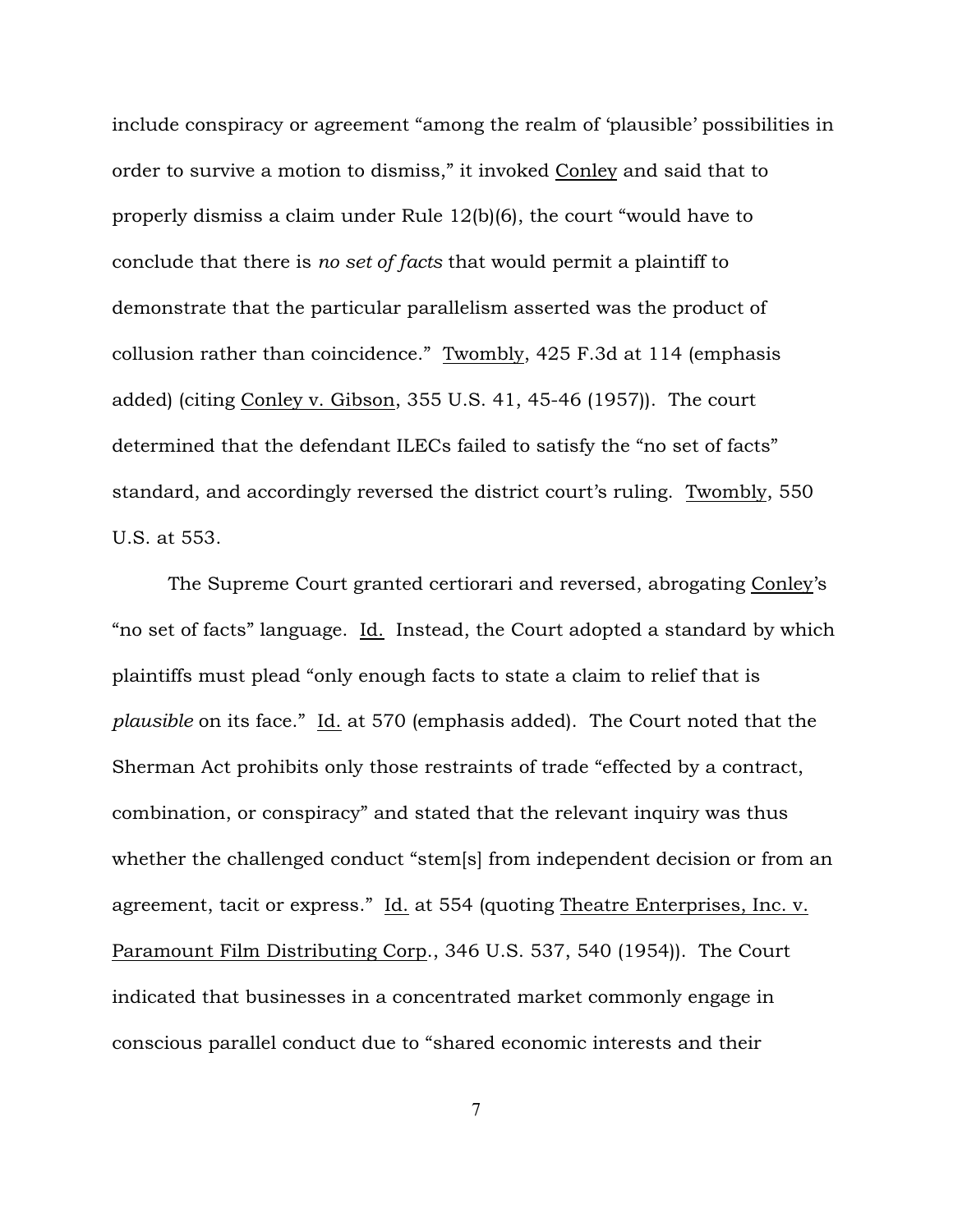interdependence with respect to price and output decisions" and this conduct, by itself, is not unlawful. Twombly, 550 U.S. at 553-54 (quoting Brooke Group Ltd. v. Brown & Williamson Tobacco Corp., 509 U.S. 209, 227 (1993)). The Court then found that the acts undertaken by the defendant ILECs constituted "interdependent parallelism," which was not sufficient to establish the contract, combination, or conspiracy requirement imposed by the Sherman Act. Id. at 554.

The Court then discussed the applicability of Federal Rule 8(a)(2) to claims brought under the Sherman Act. Id. at 554-55. According to Rule 8, a plaintiff must plead only "a short and plain statement of the claim showing that the pleader is entitled to relief." Fed. R. Civ. P. 8(a)(2). The Court acknowledged that a complaint does not need "detailed factual allegations" to survive a motion to dismiss, but emphasized a plaintiff's obligation to provide the grounds for his entitlement to relief as requiring more than a mere recital of the elements of his cause of action. Twombly, 550 U.S. at 555 (citing Papasan v. Allain, 478 U.S. 265 (1986)). The Court imposed a "plausibility standard" and held that a claim under § 1 of the Sherman Act "requires a complaint with enough factual matter (taken as true) to suggest that an agreement was made." Twombly, 550 U.S. at 556. The Court rejected the notion that conclusory allegations of agreement were enough to survive a 12(b)(6) motion to dismiss a claim under the Sherman Act. Id. at 556-57. The Court explained, "[t]he need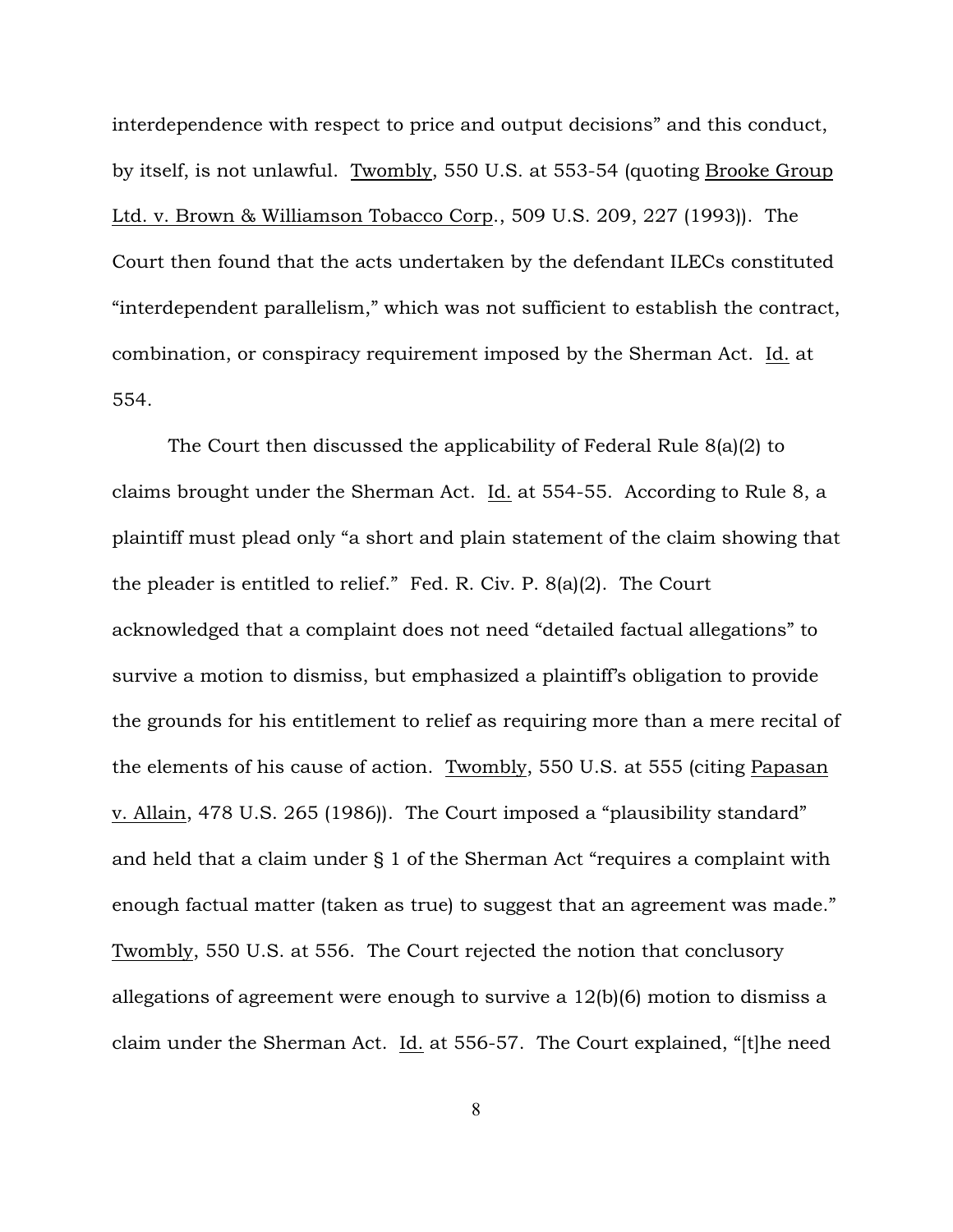at the pleading stage for allegations plausibly suggesting (not merely consistent with) agreement reflects the threshold requirement of Rule 8(a)(2) that the 'plain statement' possess enough heft to 'sho[w] that the pleader is entitled to relief.' " Id. at 557 (quoting Fed. R. Civ. P. 8(a)(2)). The Court said the plaintiff must enhance his complaint with more specific factual allegations in order to cross the line between possibility and plausibility of entitlement to relief. Id.

In 2009, the Supreme Court decided Ashcroft v. Iqbal, and affirmatively applied to all civil actions the standard set forth in Twombly for determining whether a complaint is sufficient to survive a motion to dismiss. Ashcroft v. Iqbal, \_ U.S. \_ , 129 S.Ct. 1937 (2009). Ashcroft put to rest any doubt whether Twombly was to be applied exclusively to antitrust litigation, or whether it had broader application to other civil cases. Because Twombly interpreted and applied Federal Rule 8, the Ashcroft Court said, Twombly was properly applied to "all civil actions and proceedings in the United States district courts." Id. at 1953 (citing Fed. R. Civ. P. 1). Twombly thus delineates the proper pleading standard not only for antitrust cases, but for all civil actions.

Ashcroft involved Javaid Iqbal, a Muslim Pakistani who was arrested on criminal charges in the United States following the September 11, 2001, terrorist attacks. Ashcroft, 129 S.Ct. at 1942. Iqbal claimed his constitutional rights were violated by governmental actors while he was in custody, and he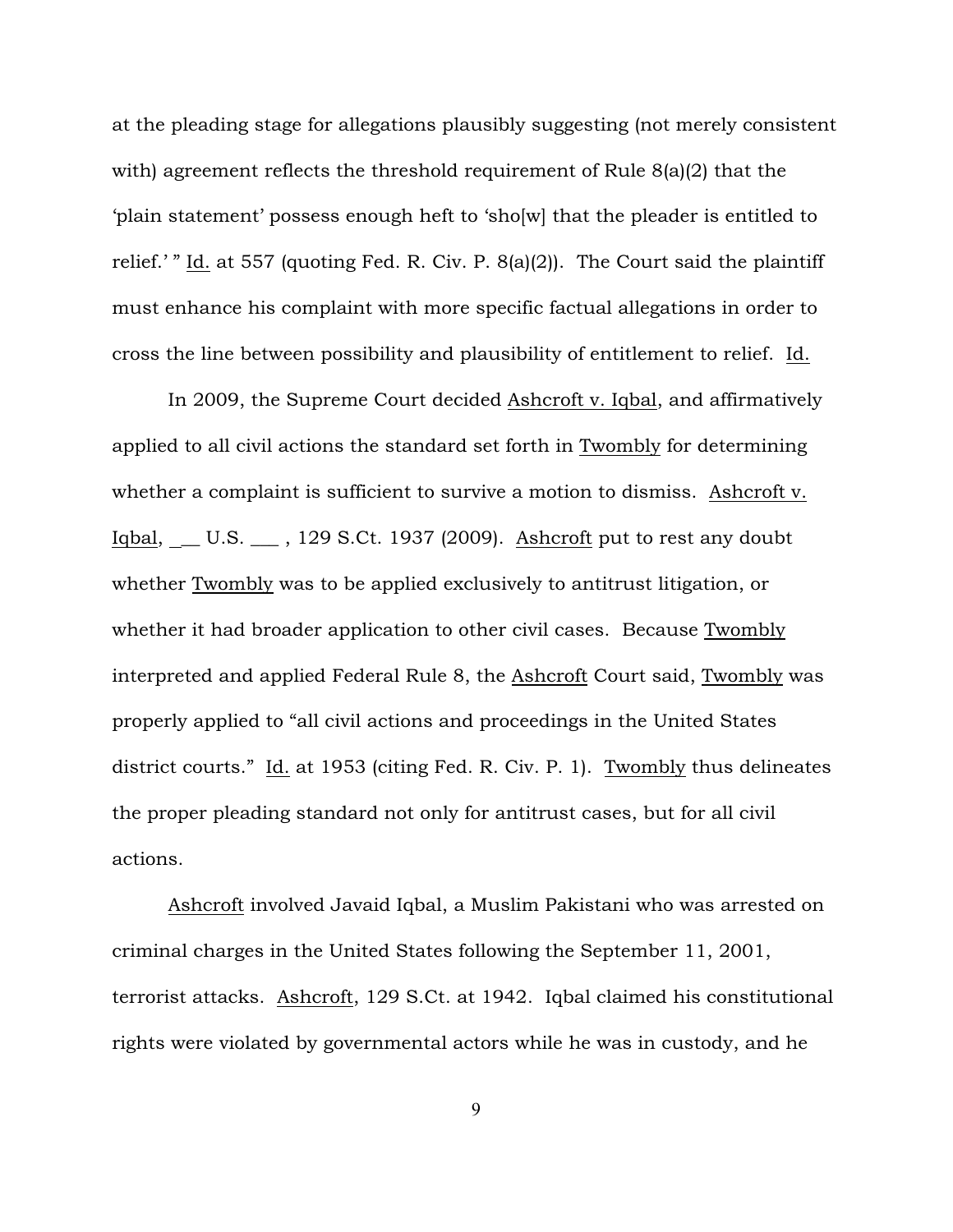brought suit against various federal officials, including John Ashcroft, former Attorney General of the United States, and David Mueller, the Director of the Federal Bureau of Investigation ("FBI"). Id. Iqbal's complaint alleged that Ashcroft and Mueller "adopted an unconstitutional policy that subjected [Iqbal] to harsh conditions of confinement on account of his race, religion, or national origin" in violation of Iqbal's rights under the First and Fifth Amendments to the Constitution. Id. at 1943, 1944; See ¶ 96, App. to Pet. for Cert., at 172a-173a.

Ashcroft and Mueller moved to dismiss the complaint pursuant to Federal Rule 12(b)(6), for Iqbal's "failure to state sufficient allegations to show their own involvement in clearly established unconstitutional conduct." Ashcroft, 129 S.Ct. at 1944. The United States District Court for the Eastern District of New York denied the motion. Id.; See Elmaghraby v. Ashcroft, No. 04-01809, 2005 WL 2375202 (E.D.N.Y. Sept. 27, 2005). The district court, in a decision rendered prior to Twombly, relied on Conley v. Gibson to hold that "it cannot be said that there [is] no set of facts on which [Iqbal] would be entitled to relief as against" Ashcroft and Mueller. Id. (citing Conley v. Gibson, 355 U.S. 41 (1957)). Petitioners Ashcroft and Mueller filed an interlocutory appeal to the United States Court of Appeals for the Second Circuit and, while the appeal was pending, the Supreme Court decided Twombly. Id.; See Twombly v. Bell, 550 U.S. 544 (2007).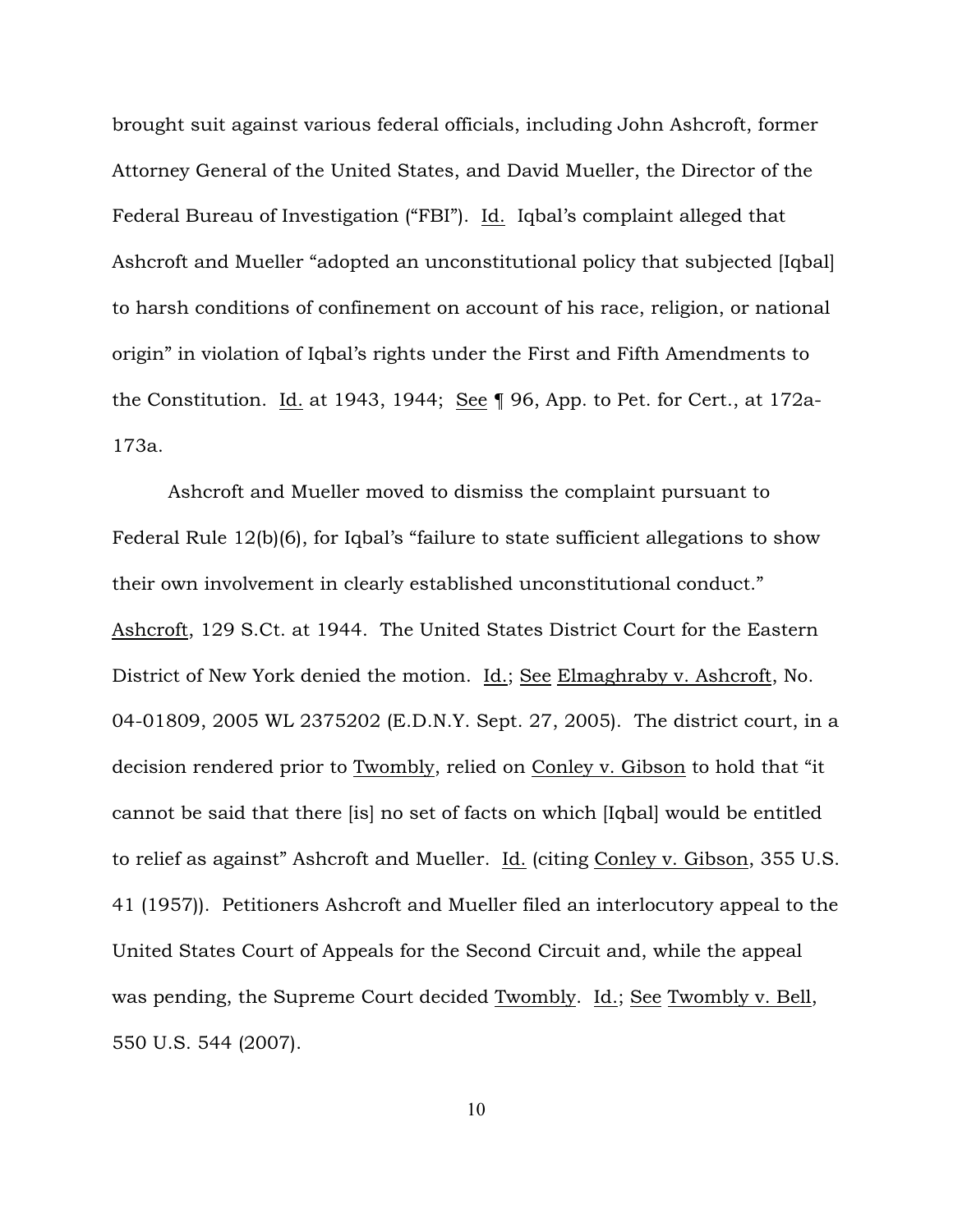In deciding petitioners' case, the Court of Appeals discussed Twombly at length and found that the decision required the court to apply a "flexible 'plausibility standard,' " rather than a universal standard of heightened fact pleading. Iqbal v. Hasty, 490 F.3d 143, 157-58 (2d Cir. 2007). The Court of Appeals noted the Twombly Court's disavowal of Conley's "no set of facts" language and explained that the Twombly approach "obliges a pleader to amplify a claim with some factual allegations in those contexts where such amplification is needed to render the claim *plausible*." Id. (emphasis in original); See Twombly, 550 U.S. at 545-46. However, the Court of Appeals found that Iqbal's claims did not require amplification, and affirmed the district court's judgment. Id.; Iqbal, 490 F.3d at 157-58.

Citing concerns at the prospect of subjecting governmental officials to the burdens of discovery and the confusion about the Supreme Court's precedents interpreting Rule 8(a), Judge Jose Cabranes concurred in the court's ruling and invited the Supreme Court to address the appropriate pleading standard "at the earliest opportunity." Iqbal, 490 F.3d at 178 (Cabranes, J., concurring).

The Court granted certiorari and reversed the Court of Appeals' decision. Ashcroft, 129 S.Ct. at 1945. The Court noted Rule 8(a)'s requirement of a "short and plain statement of the claim showing that the pleader is entitled to relief." See Fed. R. Civ. P. 8(a). The Court expressly adopted Twombly's announcement that Rule 8 does not require "detailed factual allegations," but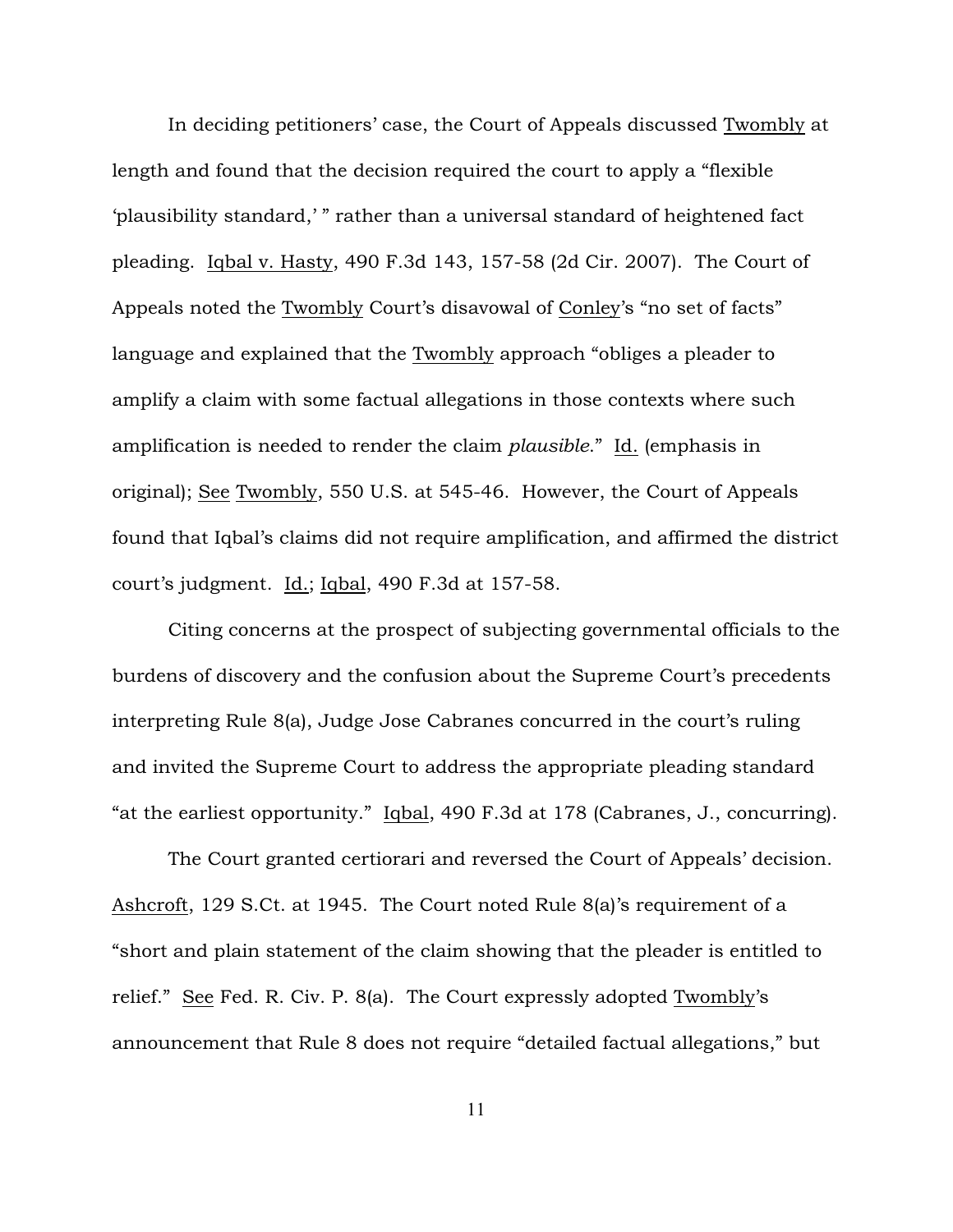does require "more than labels and conclusions, and a formulaic recitation of the elements of a cause of action will not do." Ashcroft, 129 S.Ct. at 1949 (quoting Twombly, 550 U.S. at 555). The Court reaffirmed Twombly's determination that a complaint offering mere "labels and conclusions" or a "formulaic recitation of a cause of action" is insufficient to survive a motion to dismiss under Rule 12(b)(6). Id.

The Court explained that to survive a motion to dismiss, the complaint must "contain sufficient factual matter, accepted as true, to 'state a claim to relief that is plausible on its face.' " Id. (quoting Twombly, 550 U.S. at 570). The plausibility standard requires that the plaintiff allege more than a "sheer possibility" that the defendant committed the alleged unlawful conduct, but does not impose a "probability requirement" at the pleading stage. Id. (quoting Twombly, 550 U.S. at 556). The plaintiff must, however, allege sufficient facts to "raise a reasonable expectation that discovery will reveal evidence of [the conduct complained of]." Twombly, 550 U.S. at 556. Where a plaintiff pleads facts that are merely consistent with a defendant's liability, he has not "nudged [his] claim across the line from conceivable to plausible," and the complaint must be dismissed. Ashcroft, 129 S.Ct. at 1949 (citing Twombly, 550 U.S. at 547). There is no heightened requirement of fact pleading of specifics–-only a requirement that the plaintiff plead "enough facts to state a claim to relief that is plausible on its face." Twombly, 550 U.S. at 570.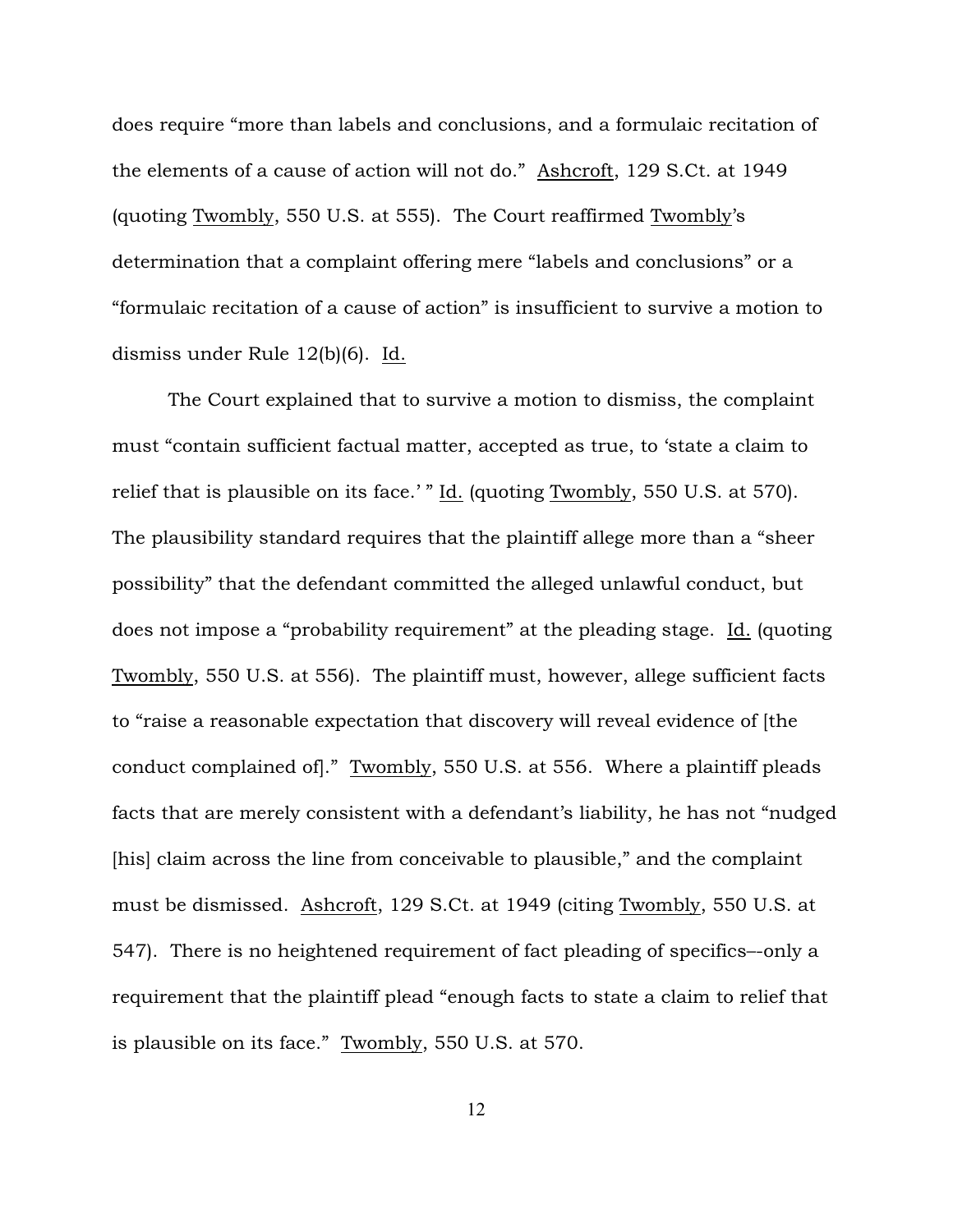The Court identified two "working principles" underlying its decision in Twombly. Ashcroft, 129 S.Ct. at 1949. First, courts are not required to accept as true legal conclusions "couched as [] factual allegation[s]" contained in a complaint. Id. (citing Papasan v. Allain, 478 U.S. 265, 286 (1986)). "Threadbare recitals of the elements of a cause of action, supported by mere conclusory statements, do not suffice." Id. (quoting Twombly, 550 U.S. at 555). Rule 8 "does not unlock the doors of discovery for a plaintiff armed with nothing more than conclusions." Ashcroft, 129 S.Ct. at 1950.

Second, "only a complaint that states a plausible claim for relief survives a motion to dismiss." Id. This determination is a "context-specific task that requires the reviewing court to draw on its judicial experience and common sense." Id. (quoting Iqbal, 490 F.3d, at 157-158. Where the plaintiff's allegations are merely conclusory, the court may not infer more than the mere possibility of misconduct, and the complaint has *alleged*–but has not "show[n]"-that he is entitled to relief as required by Rule  $8(a)(2)$ . Ashcroft, 120 S.Ct. at 1950.

The Court explained that a reviewing court should begin by identifying pleadings that are not entitled to the presumption of truth because they are merely conclusory. Id. Legal conclusions must be supported by factual allegations demonstrating the grounds for a plaintiff's entitlement to relief. Ashcroft, 129 S.Ct. at 1950; Twombly, 550 U.S. at 555; Fed. R. Civ. P. 8(a)(2).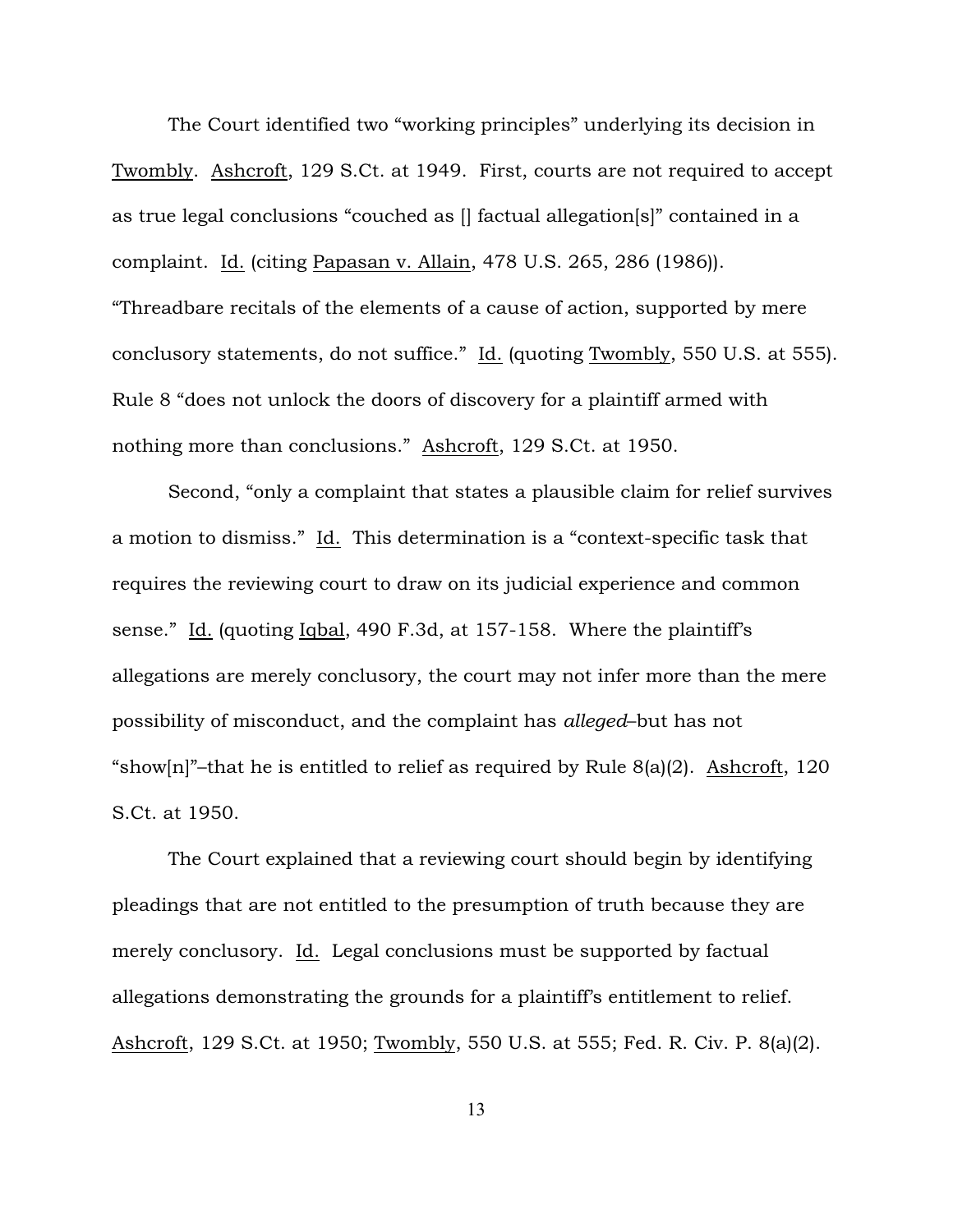A court should assume the truth only of "well-pleaded factual allegations," and then may proceed to determine whether the allegations "plausibly give rise to an entitlement to relief." Ashcroft, 129 S.Ct. at 1950.

## B. § 1983 Claims Premised on the Conduct of Plaintiff's Criminal Case Are Barred by Heck v. Humphries

In the case of Heck v. Humphries, 512 U.S. 477 (1994), Roy Heck had been convicted in Indiana state court of voluntary manslaughter for the death of his wife and sentenced to 15 years imprisonment. Id. at 478. While a direct appeal of his state court conviction was pending, Heck filed a damages action under 42 U.S.C. § 1983, alleging that the prosecutors and police in his case had violated his constitutional rights under color of state law by engaging in an unlawful, unreasonable and arbitrary investigation, knowingly destroying exculpatory evidence, and using an illegal voice identification procedure at trial. Id. at 478-79. Importantly, Heck did not seek any action from the district court which would have invalidated his conviction or caused him to be released from prison. Id. at 479.

The Court began its analysis by noting that "§ 1983 creates a species of tort liability." Id. at 483. It then stated that Heck's claim in this case was most closely analogous to a common-law claim for malicious prosecution. Id. at 484. One element of malicious prosecution that a plaintiff must prove is that the prior criminal proceeding was resolved in favor of the plaintiff. Id. This, the court noted, "avoids parallel litigation over the issues of probable cause and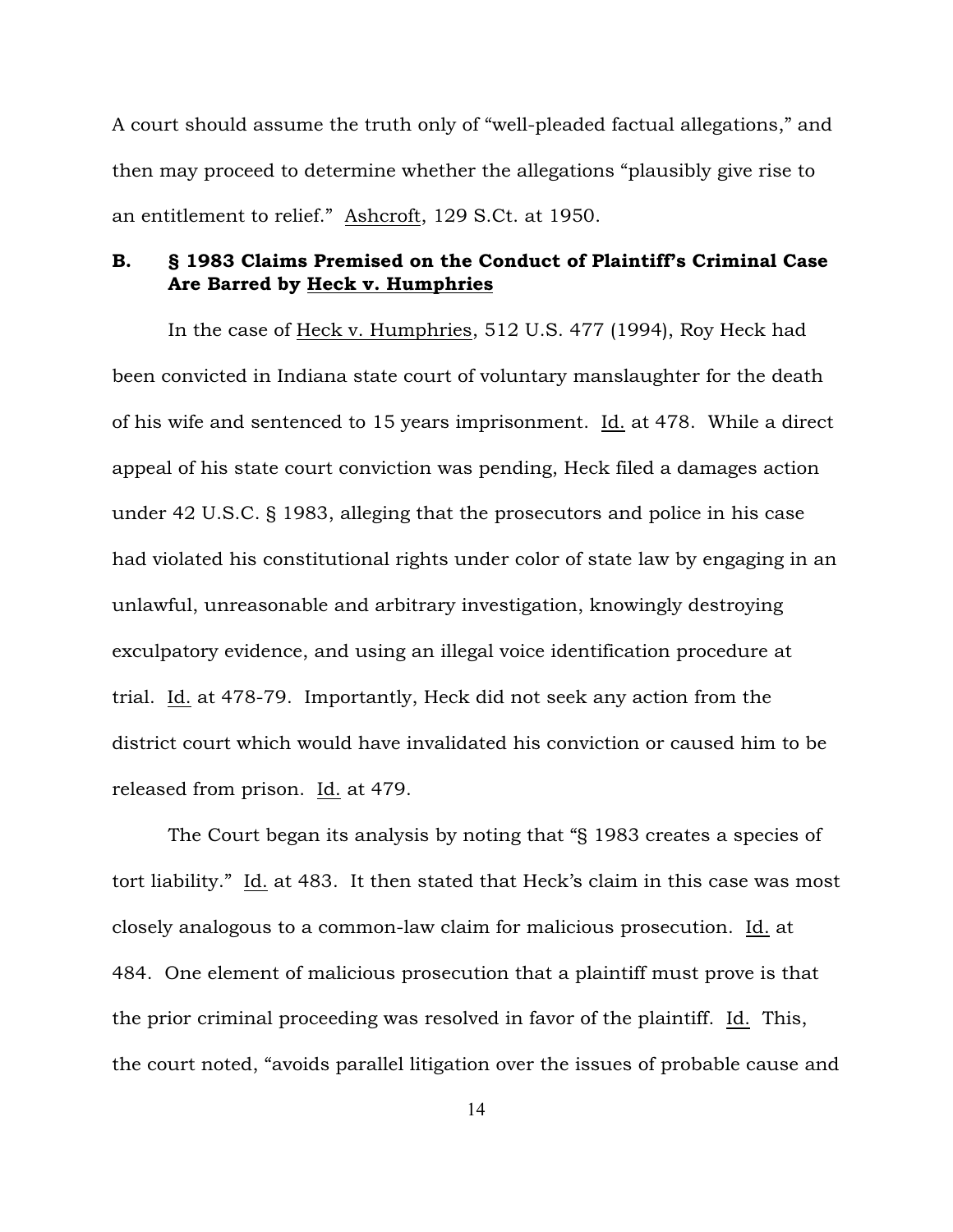guilt . . . and it precludes the possibility of the claimant succeeding in the tort action after having been convicted in the underlying criminal prosecution, in contravention of a strong judicial policy against the creation of two conflicting resolutions arising out of the same or identical transaction." Id. (quoting 8 S. Speiser, C. Krause, & A. Gans, American Law of Torts, § 28:5, at 24 (1991)).

The Court also noted that allowing a convicted defendant to bring a money action for damages based on the same prosecution would be tantamount to allowing a collateral attack on the criminal judgment. Id. at 485. The Court held "that civil tort actions are not appropriate vehicles for challenging the validity of outstanding criminal judgments" and that this principal applied equally to § 1983 actions. Id. Thus, in order to avoid the tension between the finality of a criminal judgment and a civil action for damages arising out of that criminal prosecution, the Court held that a § 1983 plaintiff who seeks damages arising out of an allegedly unconstitutional conviction or imprisonment or for any other injury caused by actions whose unlawfulness would render a criminal judgment invalid, "a § 1983 plaintiff must prove that the conviction or sentence has been reversed on direct appeal, expunged by executive order, declared invalid by a state tribunal authorized to make such determination, or called into question by a federal court's issuance of a writ of habeas corpus." Id. at 486-87. "A claim for damages bearing that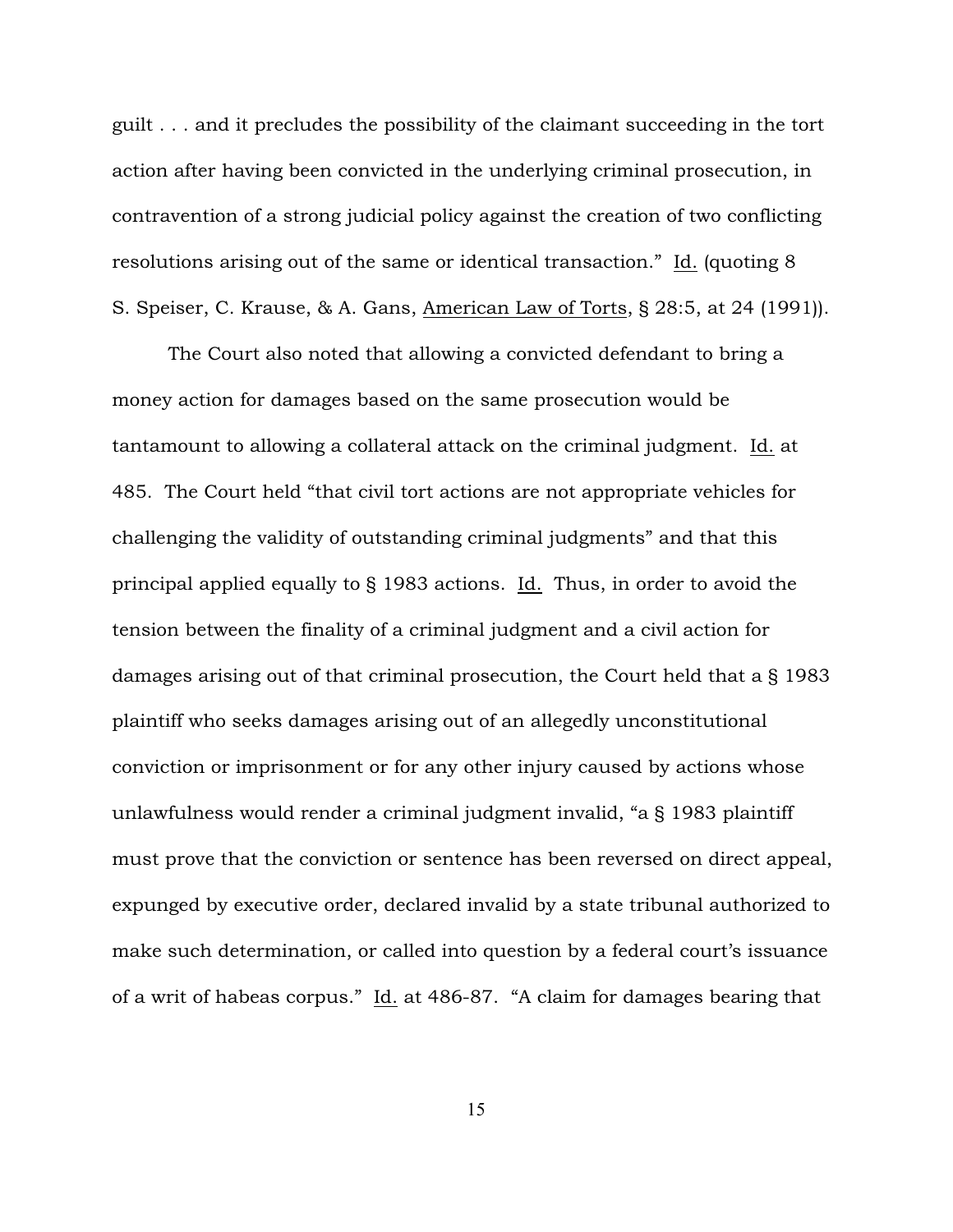relationship to a conviction or sentence that has *not* been so invalidated is not cognizable under § 1983." Id. at 487.

The holding in Heck v. Humphries is directly on point as to all of Mr. Widvey's claims arising out of the criminal proceedings against him. Mr. Widvey alleges that the defendants violated his constitutional rights in the following ways: (1) by contacting the probation officer and falsely telling the prosecutor that the Mr. Widvey had violated criminal statutes in his dealings with JENCO; (2) by presenting perjured testimony before the state circuit court that convicted him; and (3) by failing to properly investigate claims that Mr. Widvey violated the law.

Since Mr. Widvey's conviction for probation violation has not been invalidated or called into question in any way by any entity with the authority to call that conviction into question, all of the allegations made by Mr. Widvey which arise out of his probation revocation case falls squarely within the prohibition in Heck. None of Mr. Widvey's claims for damages could be entertained without concomitantly calling into question the validity or constitutionality of his underlying state court criminal conviction or his current incarceration.

The court notes that its recommendation for dismissal of Mr. Widvey's § 1983 claims based on events connected with his probation revocation case does not prevent him from raising allowed forms of collateral attack. For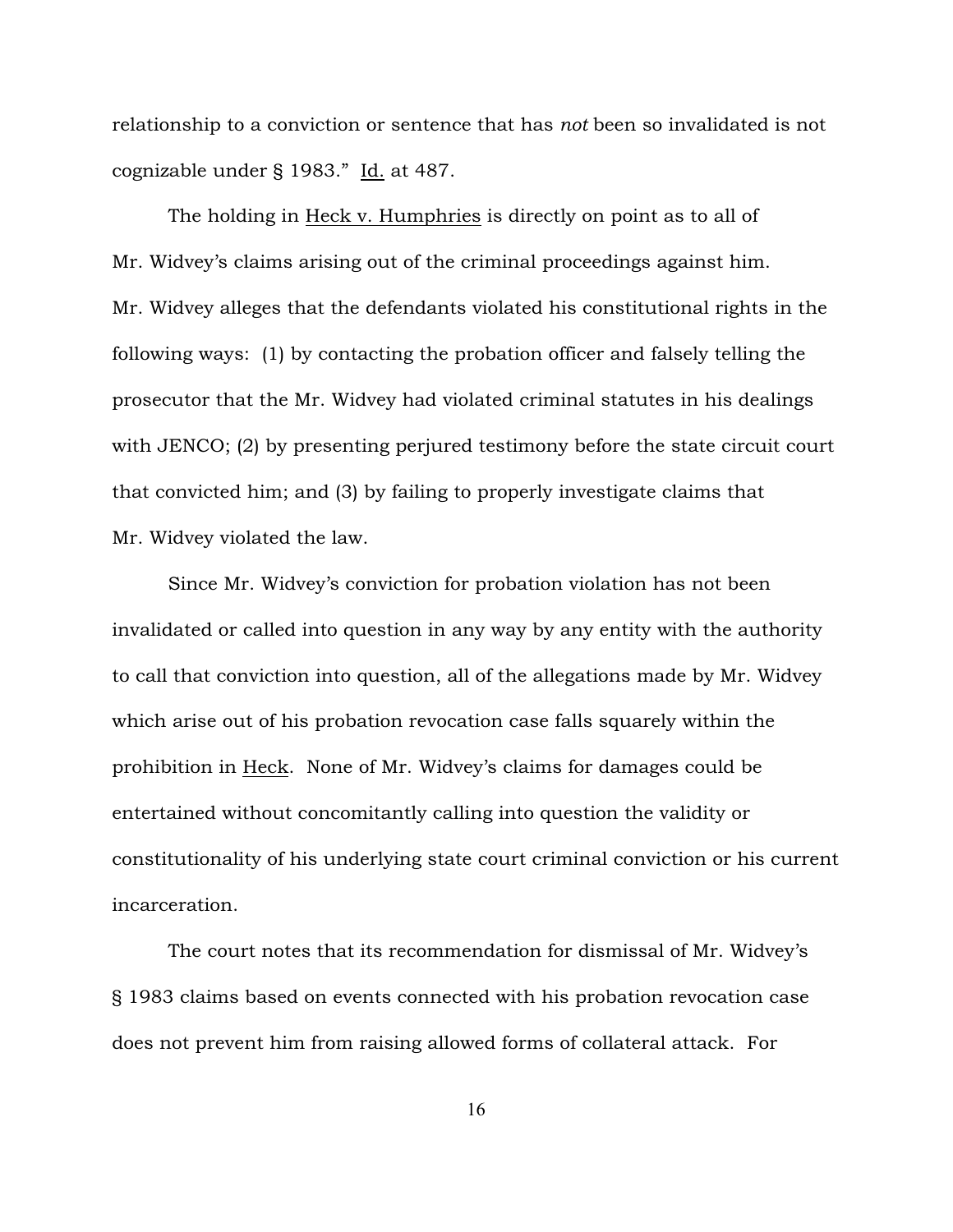example, Mr. Widvey remains free to seek relief on a petition for a writ of habeas corpus in state court or, after presenting his claims to the highest state court, in federal court. However, a § 1983 action for damages based on the criminal case cannot be allowed under the current posture of the case.

The court addresses one further issue as to Heck v. Humpries. None of the three defendants raised Heck as a potential basis for dismissal, though it is, in this court's opinion conclusive. However, Mr. Widvey sought *in forma pauperis* status when he filed his complaint, and the district court granted him such status. See Docket Nos. 7, 8. A district court is allowed to dismiss a complaint any time, *sua sponte*, after *in forma pauperis* status has been granted if the court becomes convinced that the complaint is frivolous or fails to state a claim upon which relief may be granted. See 28 U.S.C. § 1915(e)(2)(B)(i) and (ii); Hake v. Clarke, 91 F.3d 1129, 1132 & n.3 ( $8<sup>th</sup>$  Cir. 1996); Carney v. Houston, 33 F.3d 893, 895 (8<sup>th</sup> Cir. 1994); Kane v. Lancaster County Dept. of Corrections, 960 F. supp. 219, 222 (D. Neb. 1997).

A complaint is "frivolous" where the claim is based upon "an indisputably meritless legal theory." Neitzke v. Williams, 490 U.S. 319, 325 (1989). Here, it is impossible for Mr. Widvey to prove that his probation revocation sentence has been reversed or called into question by habeas proceedings on that judgment. Because of the conclusive inability of Mr. Widvey to prove that element of his claim, he cannot state a claim for which relief can be granted.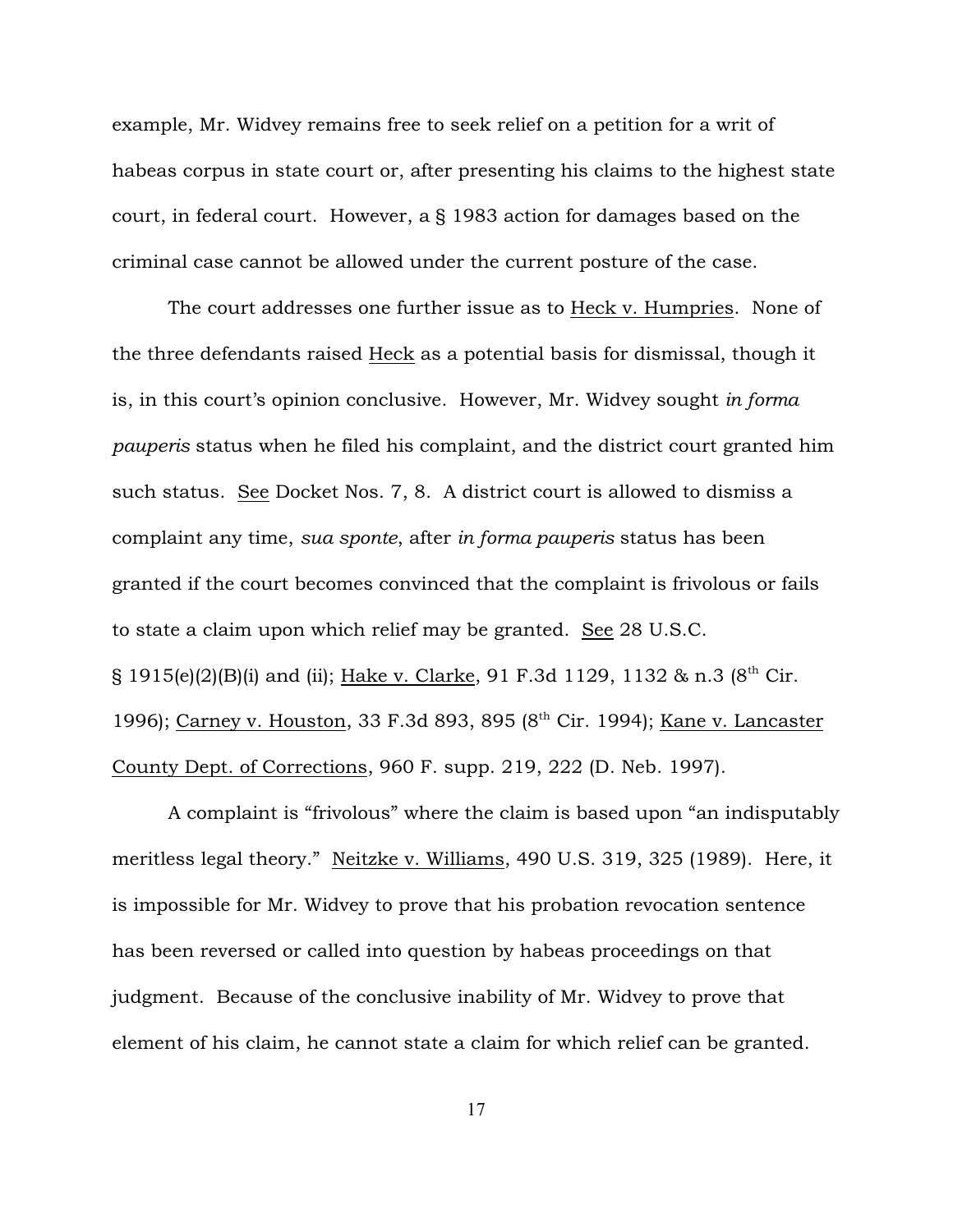Accordingly, the court finds his claim frivolous and recommends dismissal under Heck.

## C. The Rooker-Feldman Doctrine Defeats Mr. Widvey's Claims

All three defendants urge dismissal of Mr. Widvey's complaint on the basis of the Rooker-Feldman doctrine. The court finds dismissal on this basis is warranted as well.

Federal courts, district courts as well as appellate courts, are courts of limited jurisdiction. Rasul v. Bush, 542 U.S. 466, 489 (2004). They can only decide matters for which an affirmative grant of jurisdiction is given, either by the Constitution or by federal statute. Id.

The grant of jurisdiction to district courts is different from the grant of jurisdiction to the Supreme Court. District courts are strictly courts of original jurisdiction. District of Columbia Court of Appeals v. Feldman, 460 U.S. 462, 482 (1983); Rooker v. Fidelity Trust Co., 263 U.S. 413, 416 (1923). The Supreme Court is mostly a court of appellate jurisdiction, although it, too, has limited original jurisdiction. Id.; 28 U.S.C. § 1257. In matters concerning appeals from final state court judgments, district courts do not have jurisdiction except for habeas petitions under 28 U.S.C. § 2254. Prince v. Arkansas Board of Examiners in Psychology, 380 F.3d 337, 340 (8<sup>th</sup> Cir. 2004); Lemonds v. St. Louis County, 222 F.3d 488, 492  $(8<sup>th</sup> Cir. 2000)$ . Instead, only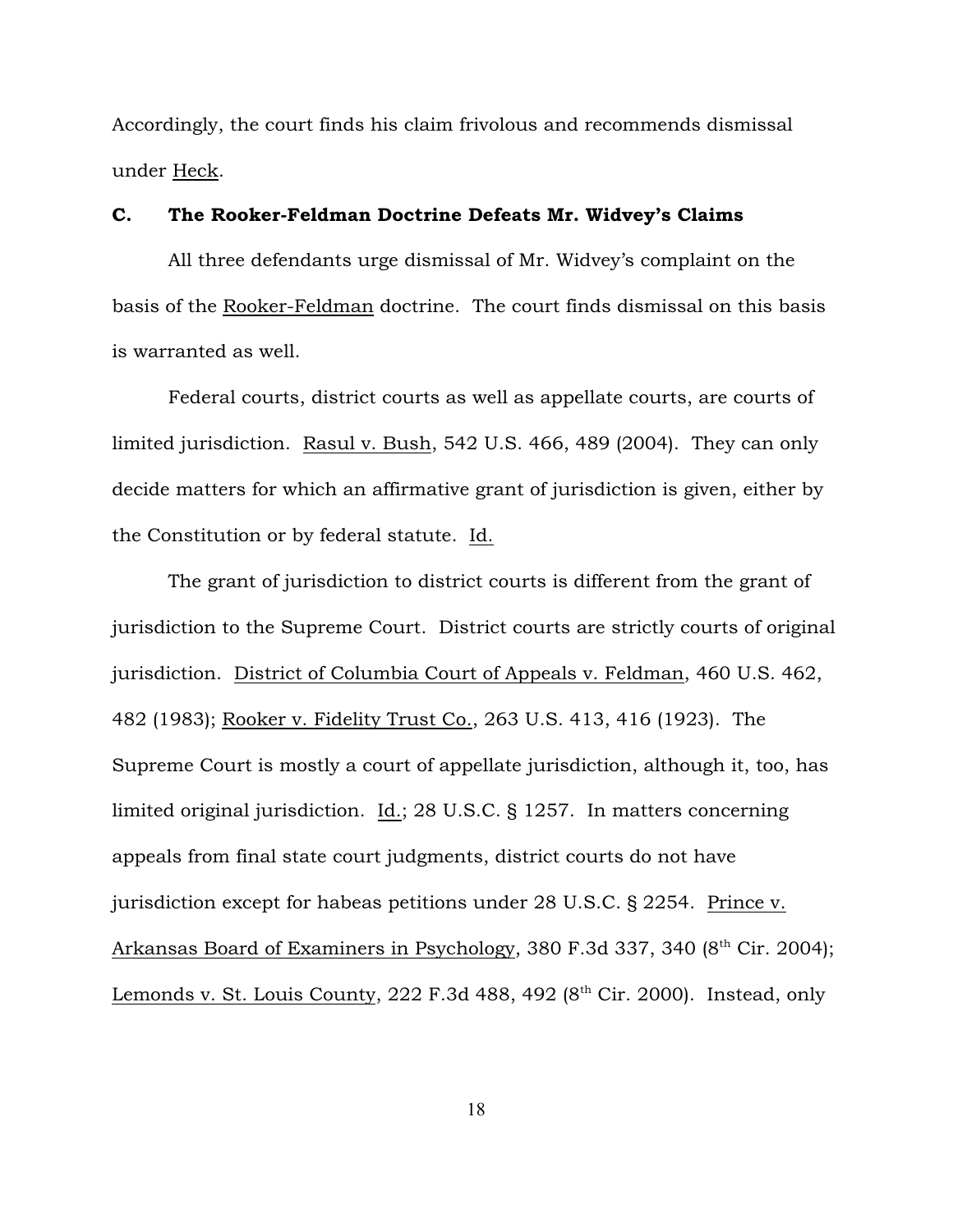the Supreme Court is empowered to hear appeals of final state court judgments. See 28 U.S.C. § 1257; Rooker, 263 U.S. at 416.

It is this understanding of the limited and specific roles of the federal district courts and the Supreme Court which is the underpinning of what has become known as the Rooker-Feldman doctrine. Lemonds, 222 F.3d at 495 (stating that "Rooker Feldman is based squarely on federal law and is concerned with federalism and the proper delineation of the poer of the lower federal courts."). The doctrine derives from the two Supreme Court cases of the same name cited above. The holding of those two cases is that, where a party litigates a matter to final judgment in state court, he may not then later bring an action in federal court on the same claim, or on claims that are inextricably intertwined with the claims litigated in state court, such that the federal court action amounts to an explicit or *de facto* overruling of the state court judgment. Lemonds, 222 F.3d at 492-93; Feldman, 460 U.S. at 482 n.16. The Supreme Court later clarified the Rooker-Feldman doctrine, stating that the doctrine applies to "cases brought by state-court losers complaining of injuries caused by state-court judgments rendered before the district court proceedings commenced and inviting district court review and rejection of those judgments." Exxon Mobil Corp. v. Saudi Basic Indus. Corp., 544 U.S. 280, 284 (2005). Instead, to the extent federal jurisdiction lies at all in such cases, it must lie in the Supreme Court, not the lower district courts. Id.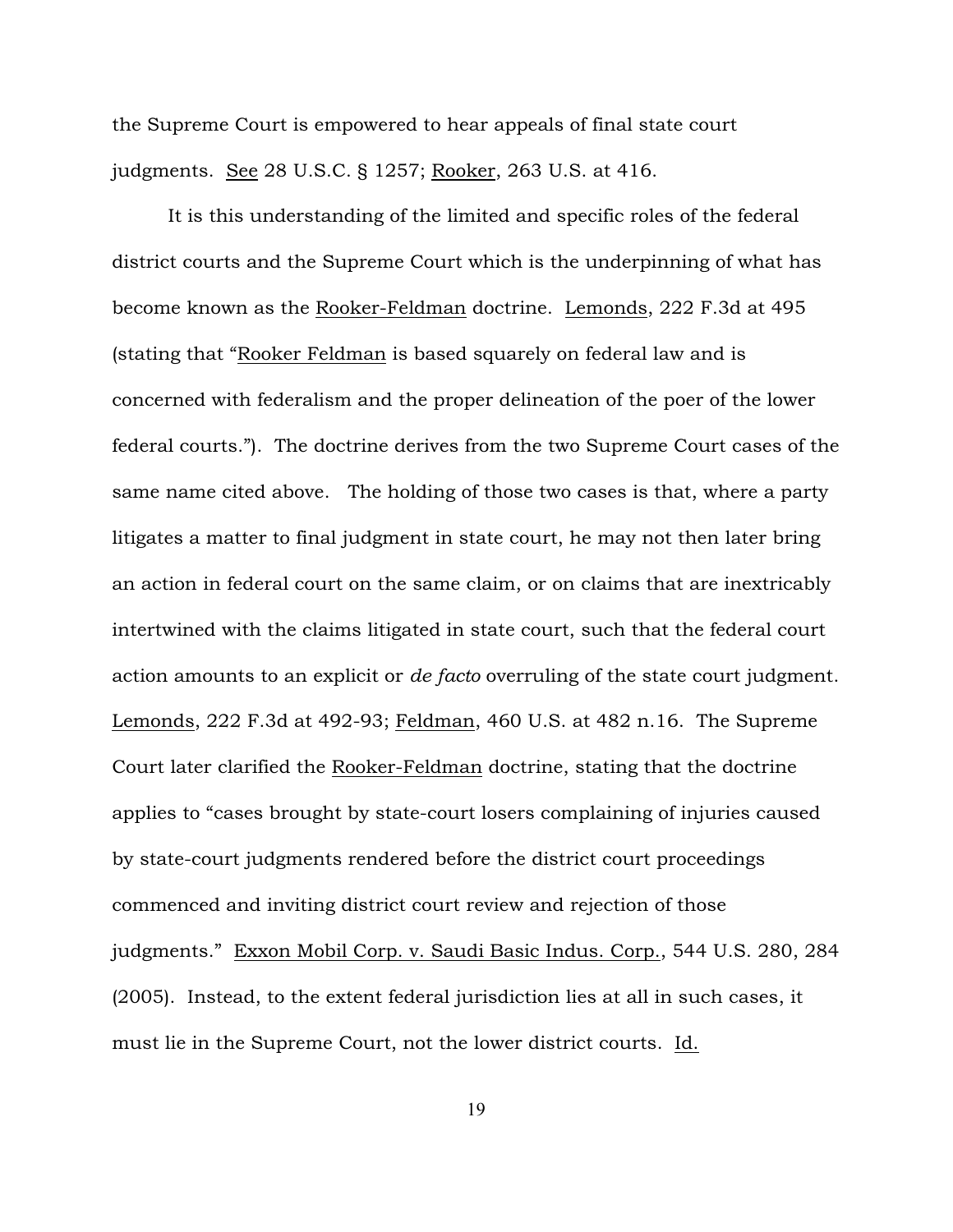A "federal claim is inextricably intertwined with a state court judgment 'if the federal claim succeeds only to the extent that the state court wrongly decided the issue before it.' " Lemonds, 222 F.3d at 493 (quoting Pennzoil Co. v. Texaco, Inc., 481 U.S. 1, 25 (1987) (Marshall, J., concurring). The federal claim and the state court judgment cannot be separated where the granting of federal relief must necessarily rest on the predicate that the state court was wrong. Id. It is not necessary for the application of Rooker-Feldman that the state and federal claims be identical. Id. (citing In re Goetzman, 91 F.3d 1173,  $1177$  ( $8<sup>th</sup>$  Cir. 1996)). In order to determine if Rooker-Feldman applies in a given case, it is necessary first to ascertain what, exactly, the state court decided so as to be able to determine whether the granting of federal relief would amount to a *de facto* reversal of the state court judgment. Id. (citing Snider v. City of Excelsior Springs, 154 F.3d 809, 811  $(8<sup>th</sup>$  Cir. 1998); Carchenko v. City of Stillwater, 47 F.3d 981, 983 ( $8<sup>th</sup>$  Cir. 1995)). A litigant cannot circumvent the Rooker-Feldman doctrine solely by recasting what is really an appeal of a state court judgment as an action under 42 U.S.C. § 1983. Bechtold v. City of Rosemount, 104 F.3d 1062, 1065  $(8<sup>th</sup> Cir. 1997)$  (citing Keene Corp. v. Cass, 908 F.2d 293, 297 (8<sup>th</sup> Cir. 1990)).

Here, an examination of the state court record reveals that Mr. Widvey strenuously attacked the credibility of Ms. Mink, Ms. Robb, and Mr. Morris at his probation revocation hearing and continued to pursue that argument in his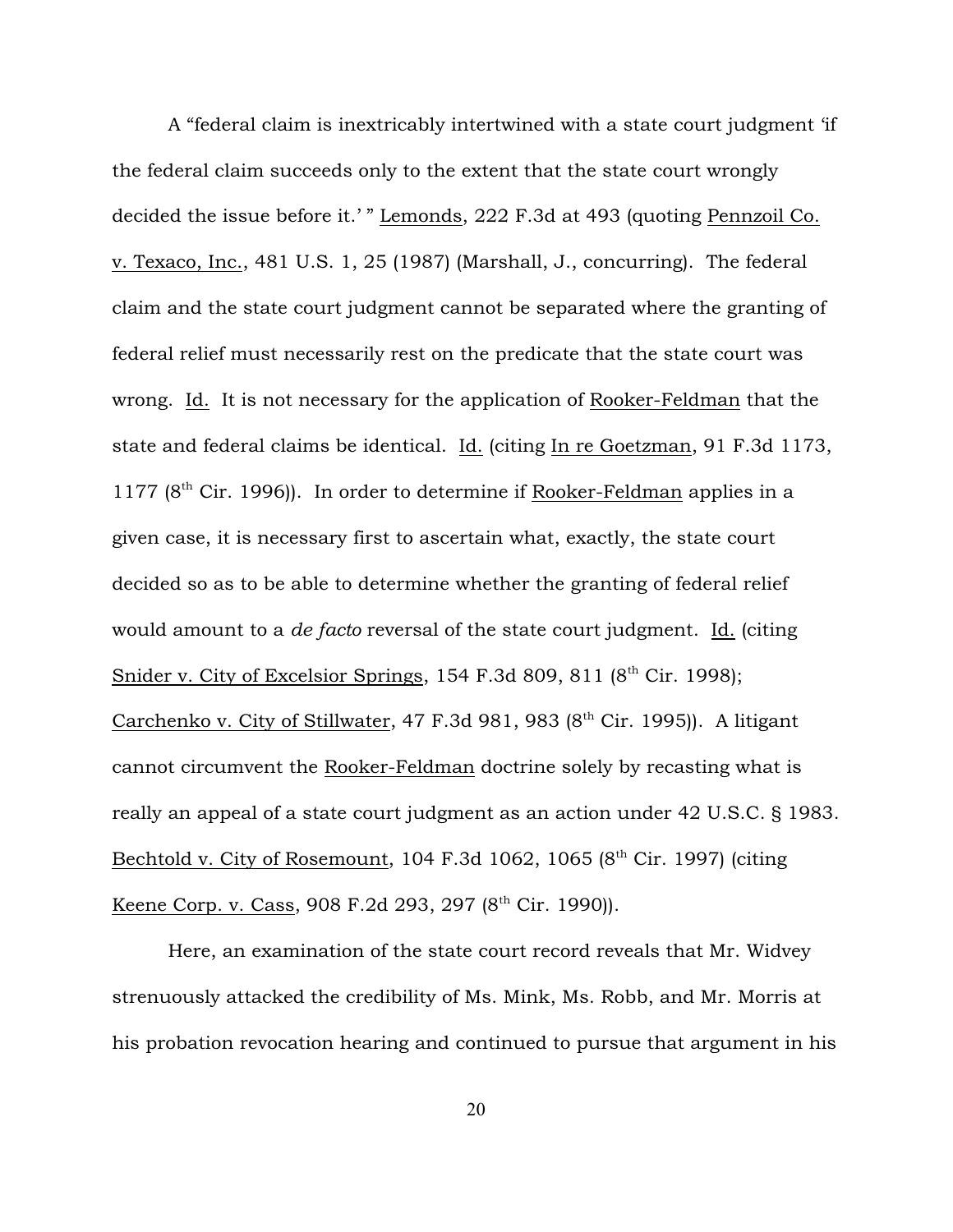appeal to the South Dakota Supreme Court. The state courts rejected this argument and found that these witnesses were credible and that their testimony provided sufficient evidence to sustain the trial court's judgment. If this court were to find that these witnesses had lied in the state court proceedings and that, accordingly, Mr. Widvey was entitled to damages as a result of those lies, it would amount to a reversal of the state court judgment. This is exactly what the Rooker-Feldman doctrine prohibits. Accordingly, the court recommends dismissal of Mr. Widvey's complaint on the alternative ground of the Rooker-Feldman doctrine.

The court notes that Mr. Widvey appears to rely inferentially on the result of his jury trial in arguing that defendants lied during his probation revocation trial. The fact that the jury acquitted Mr. Widvey lends support, in his view, to his argument that defendants lied in the earlier probation revocation proceeding. However, such a conclusion is unsupported. As defendants pointed out in their briefs, the standard of proof in a revocation hearing in state court in South Dakota is the preponderance of the evidence standard while the applicable standard of proof in Mr. Widvey's jury trial on the same charges is the beyond a reasonable doubt standard. Thus, the only definitive statement that can be made by this court about the two hearings is that the testimony presented by defendants at the jury trial did not rise to the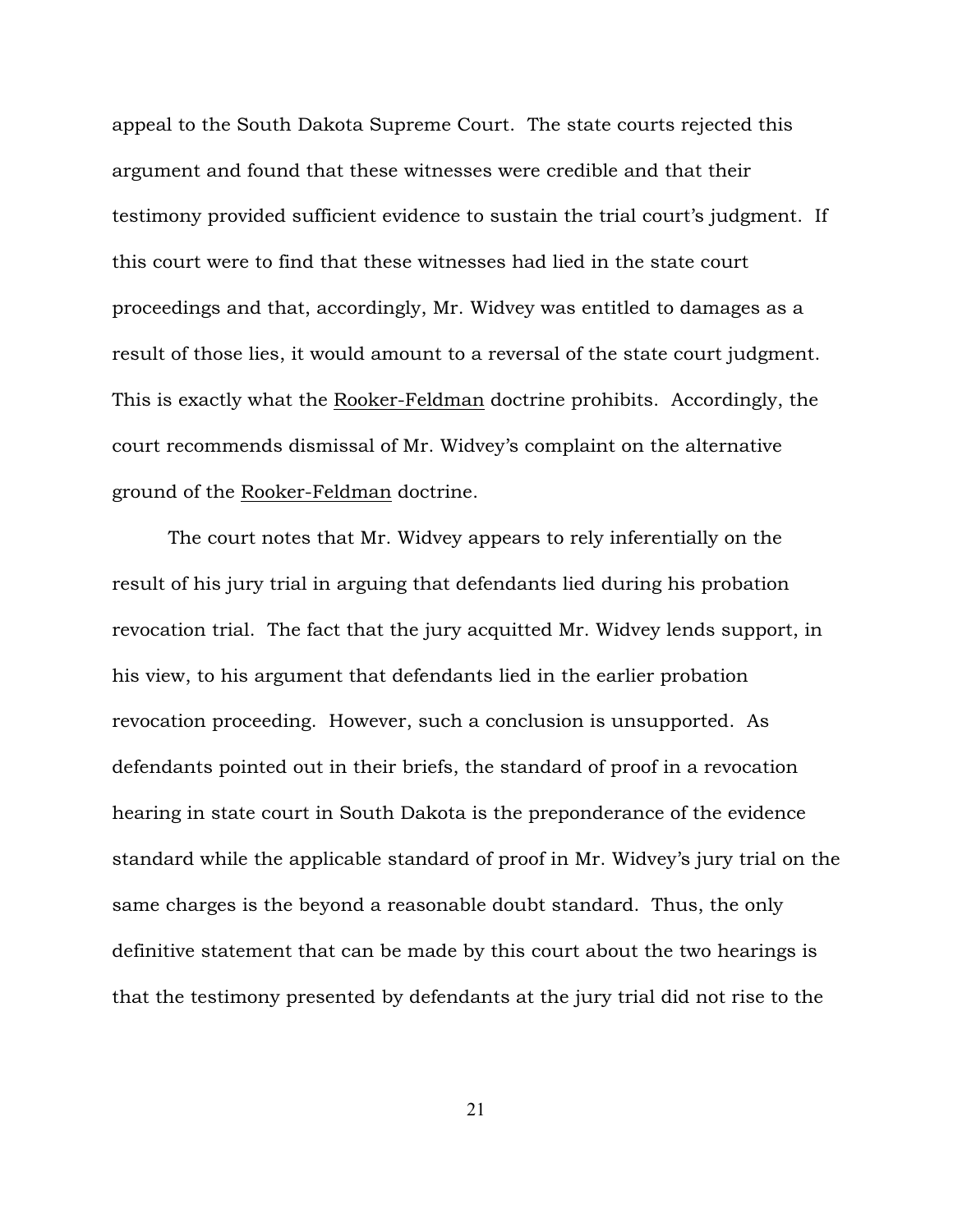level of "beyond a reasonable doubt." Mr. Widvey's acquittal does not prove that defendants lied.

## D. State Law Privileges Are Inapplicable *Per Se* In a Federal Court Action Predicated on Federal Question Jurisdiction

 The court addresses one final argument raised by Ms. Mink in her motion to dismiss. She argues that South Dakota law provides an absolute privilege for testimony provided in a judicial proceeding and urges dismissal of Mr. Widvey's complaint against her on this ground.

State law determines both the existence and scope of the attorney-client privilege in *diversity* actions. Fed. R. Evid. 501; Gray v. Bicknell, 86 F.3d 1472, 1482 (8th Cir. 1996). If the basis of this court's jurisdiction over the parties was solely the diversity of citizenship of the parties pursuant to 28 U.S.C. § 1332, the law cited by Ms. Mink in her brief would be relevant and applicable.

However, this case is not predicated on this court's diversity jurisdiction. Instead, jurisdiction in this lawsuit is predicated on the presence of a federal question pursuant to 28 U.S.C. § 1331. See Docket No. 1 (invoking 42 U.S.C. § 1983 as the basis for the plaintiff's claims). As to questions of privilege in a lawsuit premised on federal question jurisdiction, the applicable law is "the principles of the common law as they may be interpreted by the courts of the United States in the light of reason and experience," unless there is a constitutional provision, federal statute, or Supreme Court rule on the subject.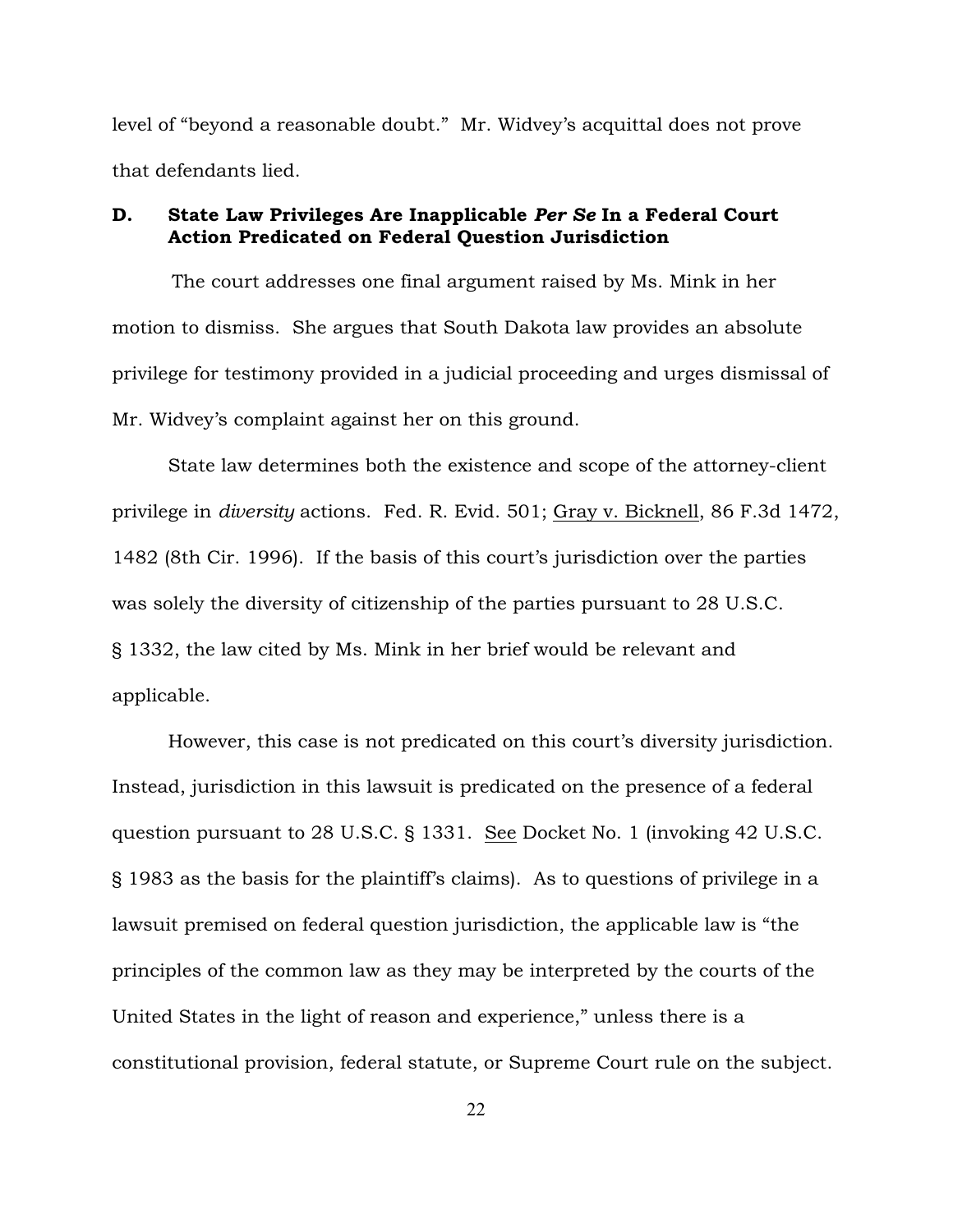See Fed. R. Evid. 501; United States v. Calvert, 523 F.2d 895, 909 ( $8<sup>th</sup>$  Cir.

1975), cert. denied, 424 U.S. 911 (1976). Thus, the state court cases and state court statutes cited by Ms. Mink in her brief are inapplicable to the question of privilege in this federal question case. Accordingly, the court will not address whether there is a privilege applicable to Ms. Mink in this case and, if so, whether it merits the dismissal of the claims against her, especially because the court has already recommended dismissal on two independent bases.

#### **CONCLUSION**

Based on the foregoing discussion, it is recommended that the motions to dismiss by all three defendants [Docket Nos. 24 and 25], be granted in their entirety.

#### NOTICE TO PARTIES

 The parties have ten (10) days after service of this report and recommendation to file written objections unless an extension of time for good cause is obtained. See 28 U.S.C. § 636(b)(1)(B) and Fed. R. Civ. P. 72(b)(2). Failure to file timely objections will result in the waiver of the right to appeal questions of fact. Objections must be timely and specific in order to require *de*